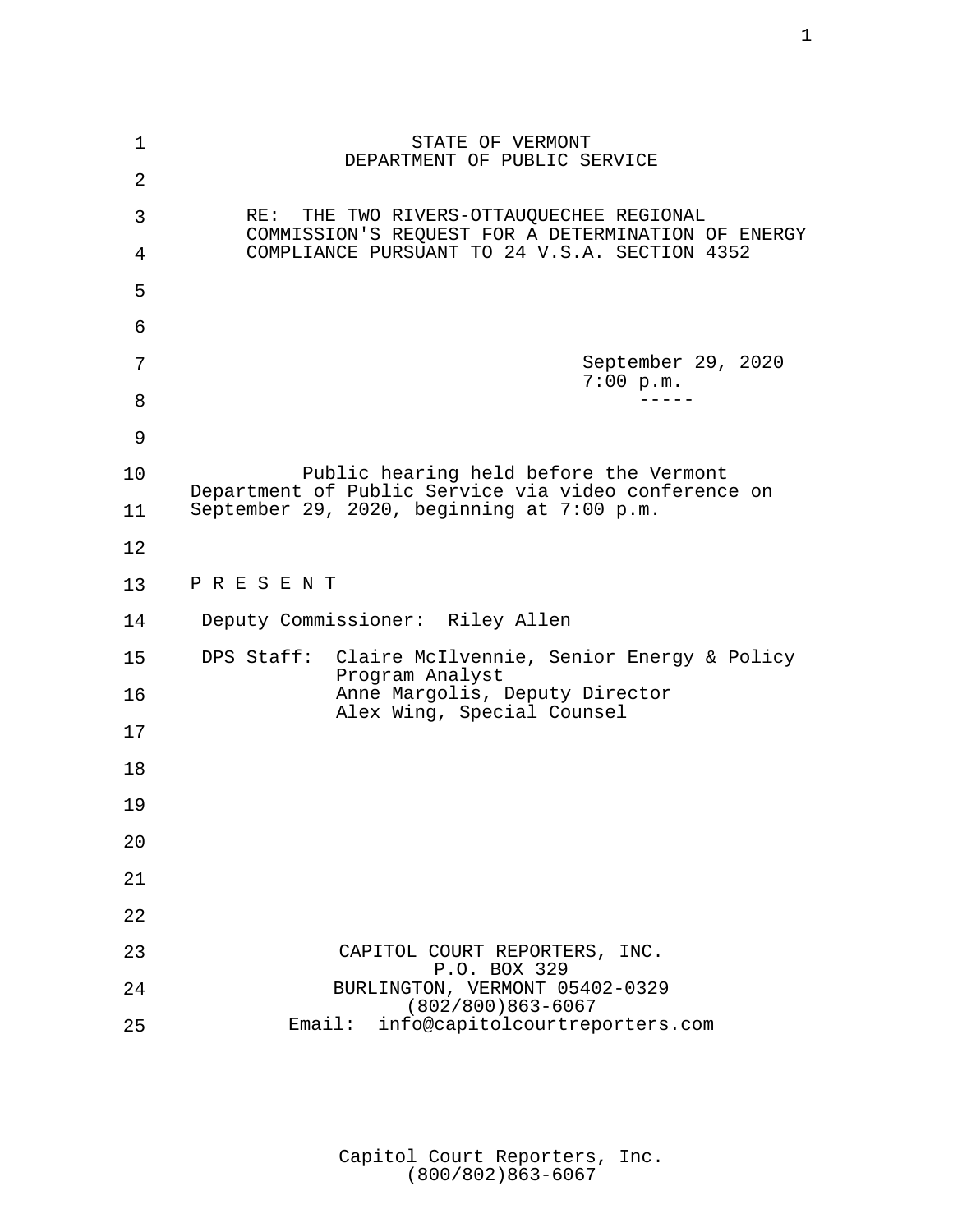| $\mathbf 1$    | PARTICIPANTS         |            |
|----------------|----------------------|------------|
| $\sqrt{2}$     |                      | Page       |
| $\mathfrak{Z}$ | Victoria Littlefield | $\sqrt{ }$ |
| $\overline{4}$ | Brooke Dingledine    | $18\,$     |
| 5              | Kevin Geiger         | 21         |
| $\epsilon$     | Geoff Martin         | $30$       |
| $\sqrt{ }$     |                      |            |
| $\,8\,$        |                      |            |
| $\mathsf 9$    |                      |            |
| $10\,$         |                      |            |
| $11\,$         |                      |            |
| $1\,2$         |                      |            |
| $13\,$         |                      |            |
| $14\,$         |                      |            |
| $15$           |                      |            |
| 16             |                      |            |
| $17\,$         |                      |            |
| $18$           |                      |            |
| 19             |                      |            |
| $2\,0$         |                      |            |
| $2\sqrt{1}$    |                      |            |
| 22             |                      |            |
| 23             |                      |            |
| 24             |                      |            |
| 25             |                      |            |
|                |                      |            |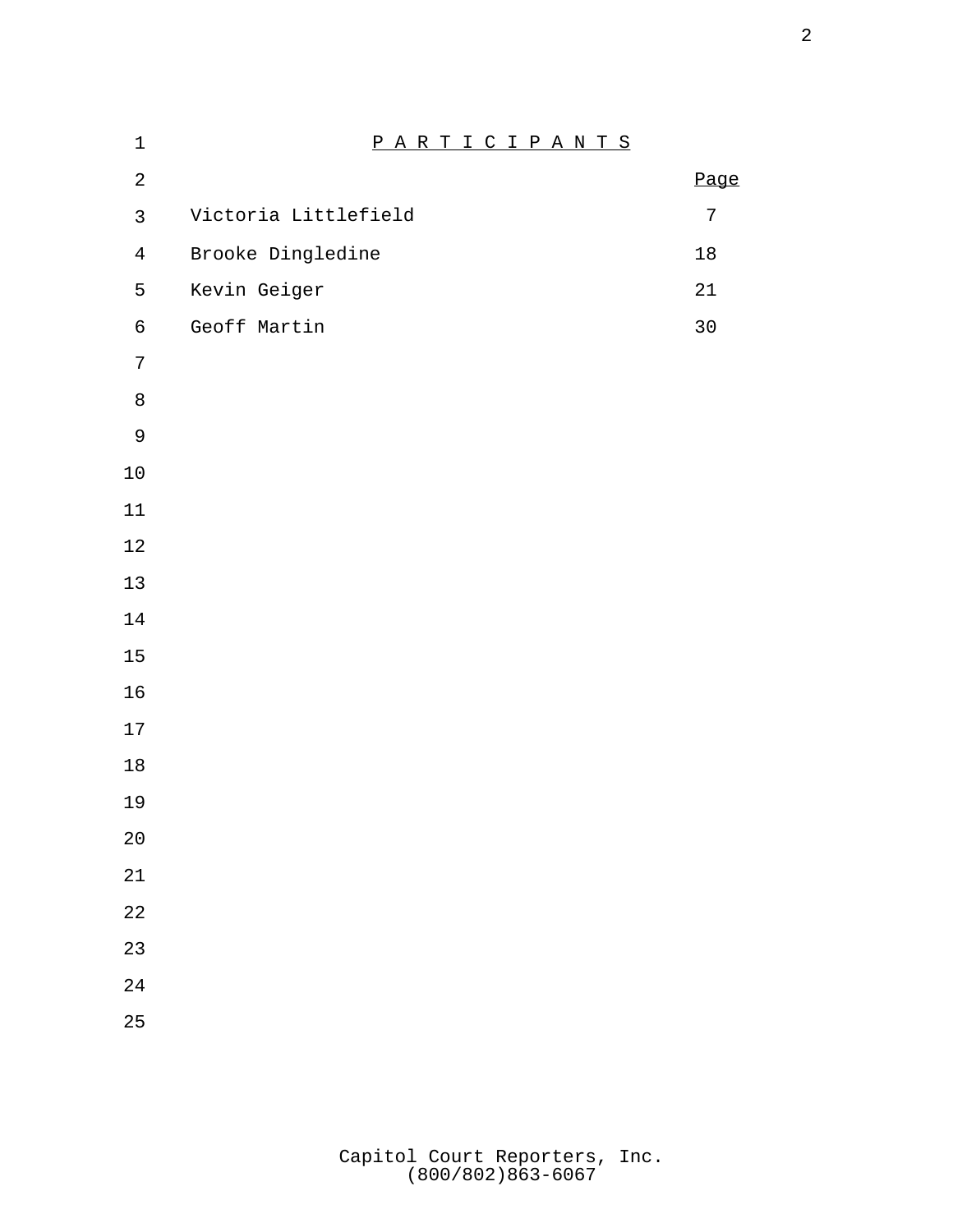1 MR. ALLEN: Okay. So, just so everyone 2 that's attending knows where they are, this is a public 3 hearing regarding the Two Rivers-Ottauquechee Regional 4 Planning Commission's request for a determination of 5 energy compliance pursuant to Title 24 of the Vermont 6 Statutes, Section 4352. My name is Riley Allen. I am 7 Deputy Commissioner of the Department of Public 8 Service. With me from the Department is Claire 9 McIlvennie, Alex Wing, and Anne Margolis. Claire is an 10 Energy Policy & Program Analyst, Alex is an attorney in 11 our Public Advocacy Division, and Anne Margolis is the 12 Deputy Director of the Regulated Utility Planning 13 Commission.

14 Typically, we hold these hearings live in the 15 venue that is relevant to these determinations, but, in 16 consideration of current circumstance related to 17 COVID-19, we're going to hold this over a virtual 18 platform. We're getting more familiar with these 19 platforms, but please bear with us. If there are any 20 technical difficulties, we have a couple of people on 21 hand to try to set us straight if there are any 22 problems. We welcome any feedback at the end of the 23 evening if you find that there are things that we could 24 improve in this process.

25 So, as Claire had indicated getting started -- or

Capitol Court Reporters, Inc. (800/802)863-6067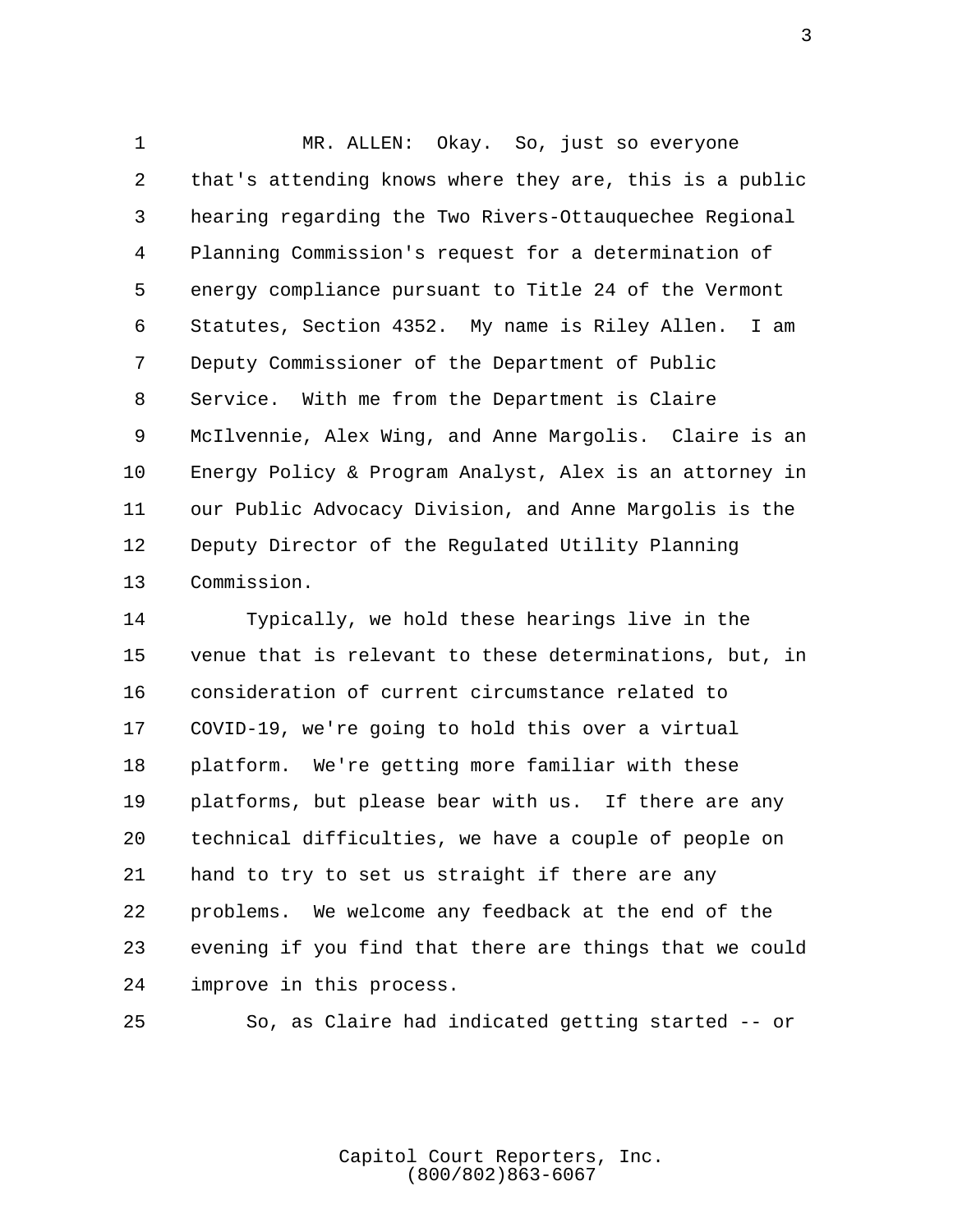1 I'm sorry. I forgot to mention that we have a few 2 people from the Two Rivers-Ottauquechee Regional 3 Planning Commission that are here. I'll just mention 4 their names. There's Geoff Martin; there's Kevin 5 Geiger, who is a senior planner; and then Victoria 6 Littlefield, who goes by Tory, and she's going to be 7 giving the presentation, so she can say more about 8 herself when she's on.

 9 So, as Claire had mentioned, put yourself on mute 10 just to reduce the background noise, and, if you're 11 calling in, you can speak by pressing the Star 6, and 12 that will open up your mic and allow you to provide 13 comment during the session. We do have some people 14 that are joining -- we expect some people that are 15 joining by audio, but I don't actually see anybody yet 16 in the room.

17 So I want to go into a little bit of the context 18 for this proceeding before we hand off the microphone 19 to Tory and the Two Rivers-Ottauquechee Planning 20 Commission. Act 174 created a new planning, energy 21 planning process in Vermont for regional planning 22 commissions. Pursuant to this process, a regional 23 planning commission has the option of submitting its 24 duly adopted plan to the Commissioner of the Department 25 of Public Service for an affirmative determination of

> Capitol Court Reporters, Inc. (800/802)863-6067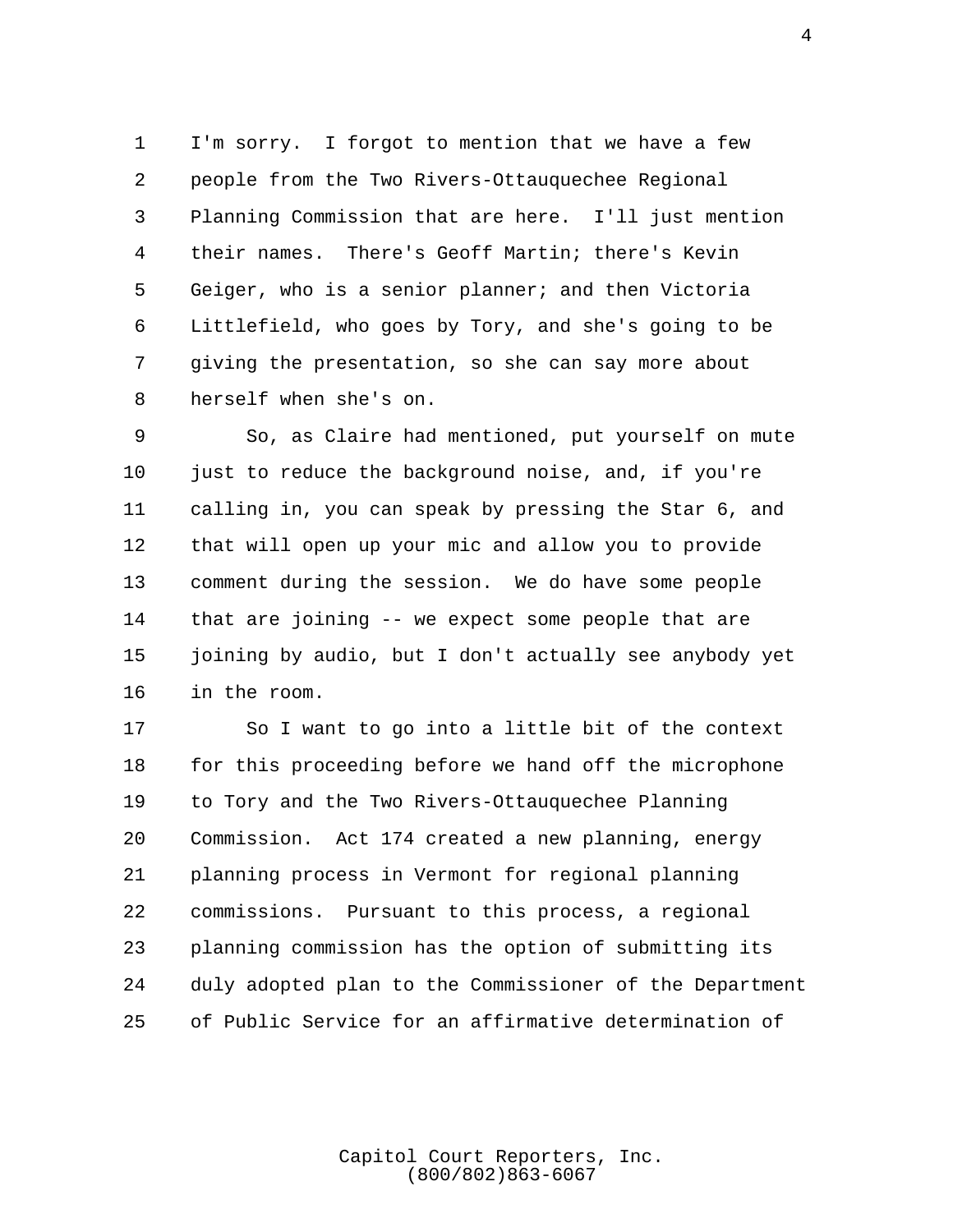1 compliance with the statutory standards that I referred 2 to earlier in Title 24.

 3 When a regional planning commission has received 4 an affirmative compliance determination under that 5 section, the Public Utility Commission is required to 6 afford substantial deference in Section 248 proceedings 7 to the land conservation measures and specific policies 8 contained in such a plan when reviewing any proposed 9 electric generation facility in the region that is 10 covered by the plan.

11 In 2017 the Two Rivers-Ottauquechee Regional 12 Planning Commission submitted a request and received an 13 affirmative compliance determination. Since then, they 14 have adopted a new regional plan and recently submitted 15 this plan for an affirmative determination of 16 compliance with the statutory standards of the section 17 that I've referred to.

18 The purpose of this hearing is to gather input 19 from the public and from you regarding the current 20 request for a determination from the Department of 21 Public Service and that the plan complies with the 22 energy planning requirements set forth in Title 24, 23 Section 4352. If the Department finds the plan 24 complies, the land conservation measures and specific 25 policies contained in the plan will receive substantial

> Capitol Court Reporters, Inc. (800/802)863-6067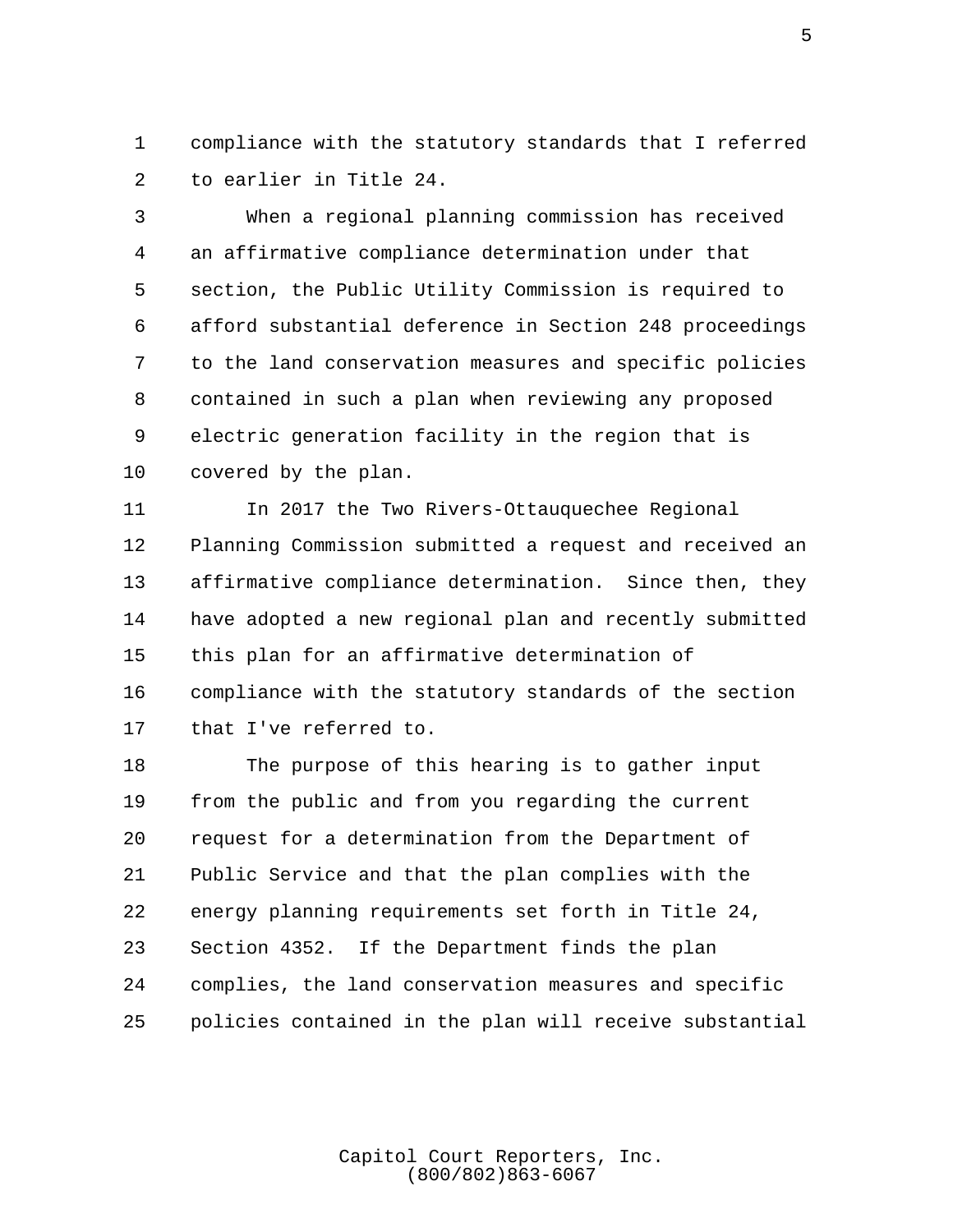1 deference during any Public Utility Commission siting 2 review of any proposed electric generation facility 3 within the service area.

 4 So, as I mentioned earlier, we have Tory 5 Littlefield. Tory's a regional planner. She expects 6 to be on for about 15 to 20 minutes. She'll be 7 providing an overview. I think Kevin Geiger's here, 8 and he will probably help with responses to, to 9 questions. If you could, we're asking you to hold 10 questions until the end. You're also encouraged to 11 provide written comments to the Department of Public 12 Service via -- there's an email address here. We'll, 13 we'll list that at the end, but that is 14 psdplanning.standards@vermont.gov, but, again, you 15 don't have to rush to write that down right now. 16 Comments are due by October 13th. And let's see. 17 As Claire mentioned, tonight's hearing is being 18 transcribed. So, please, if you do provide comments, 19 please spell your name before providing the comments. 20 So, with that, I think I'll hand it over to Tory. 21 MS. McILVENNIE: I'll stop sharing, Tory, so 22 you can put your slides up. 23 MS. LITTLEFIELD: Great. Okay. Do you see 24 my PowerPoint? 25 MS. McILVENNIE: Yes. Looks good.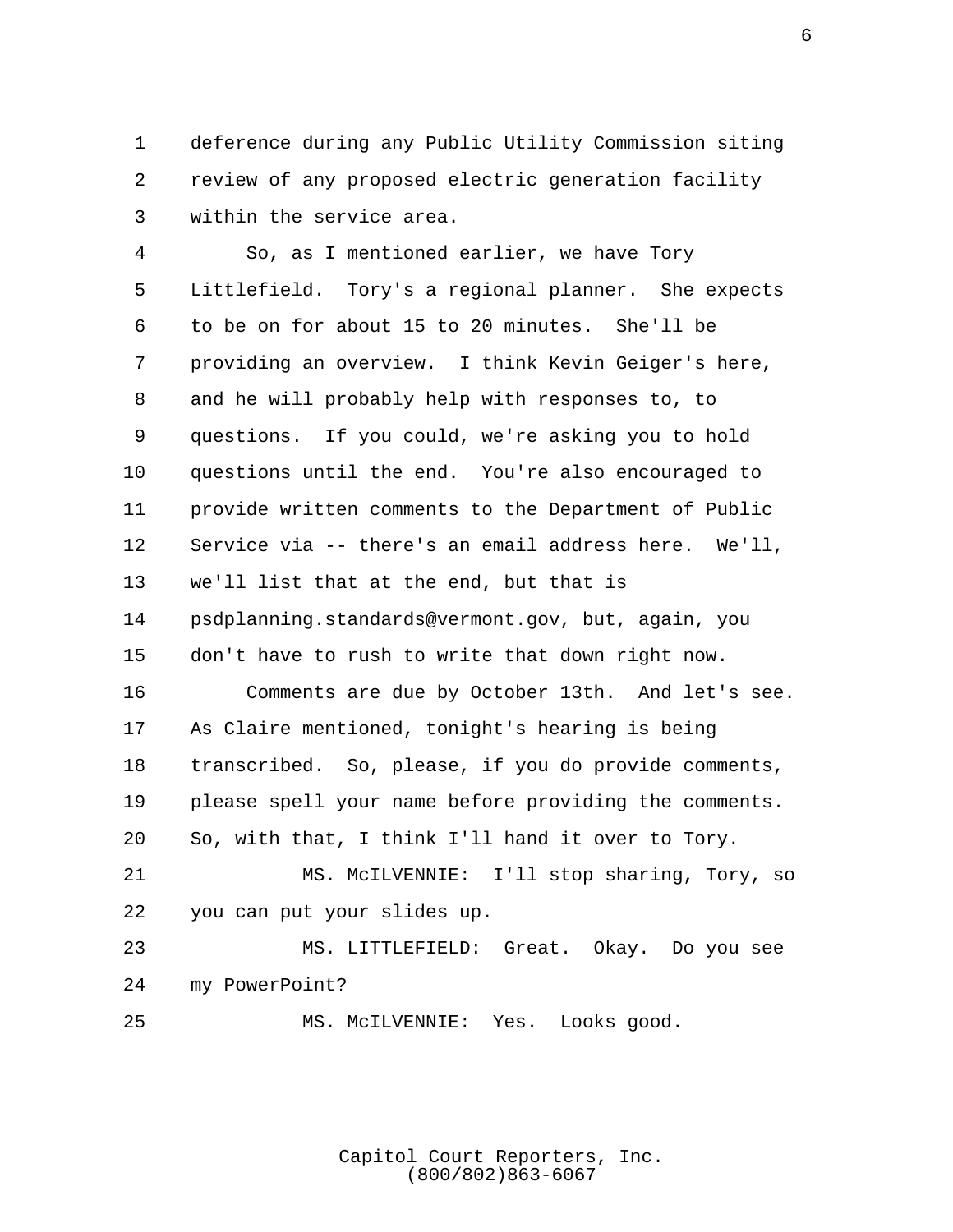1 MS. LITTLEFIELD: All right. Awesome. So, 2 once again, I'm Tory Littlefield. I'm a regional 3 planner with the Two Rivers-Ottauquechee Regional 4 Commission. This presentation is going over a little 5 bit of the history of the energy planning and Act 174 6 and how it applies to our regional plan. So, just for 7 a geographic reference on Slide 2 here, this is our 8 region. We encompass 30 towns in East Central Vermont. 9 Our office is based out of Woodstock.

10 So reasoning for why we are seeking this 11 determination. So we originally received a 12 determination for energy compliance in 2017 when we 13 adopted our regional plan then. We were actually one 14 of the first three regional planning commissions in the 15 state to get a determination of energy compliance, but, 16 since then, we've had to do a complete overhaul of a 17 majority of the other sections of our regional plan, 18 which we've worked over the past three years, and part 19 of this was incorporating our previously separate 20 energy implementation plan, which was adopted by 21 reference in 2017, into this 2020 regional plan so it's 22 one document right now to make it a little easier to 23 read.

24 And, because we readopted our regional plan -- it 25 was adopted on July 15th 2020 -- we are required to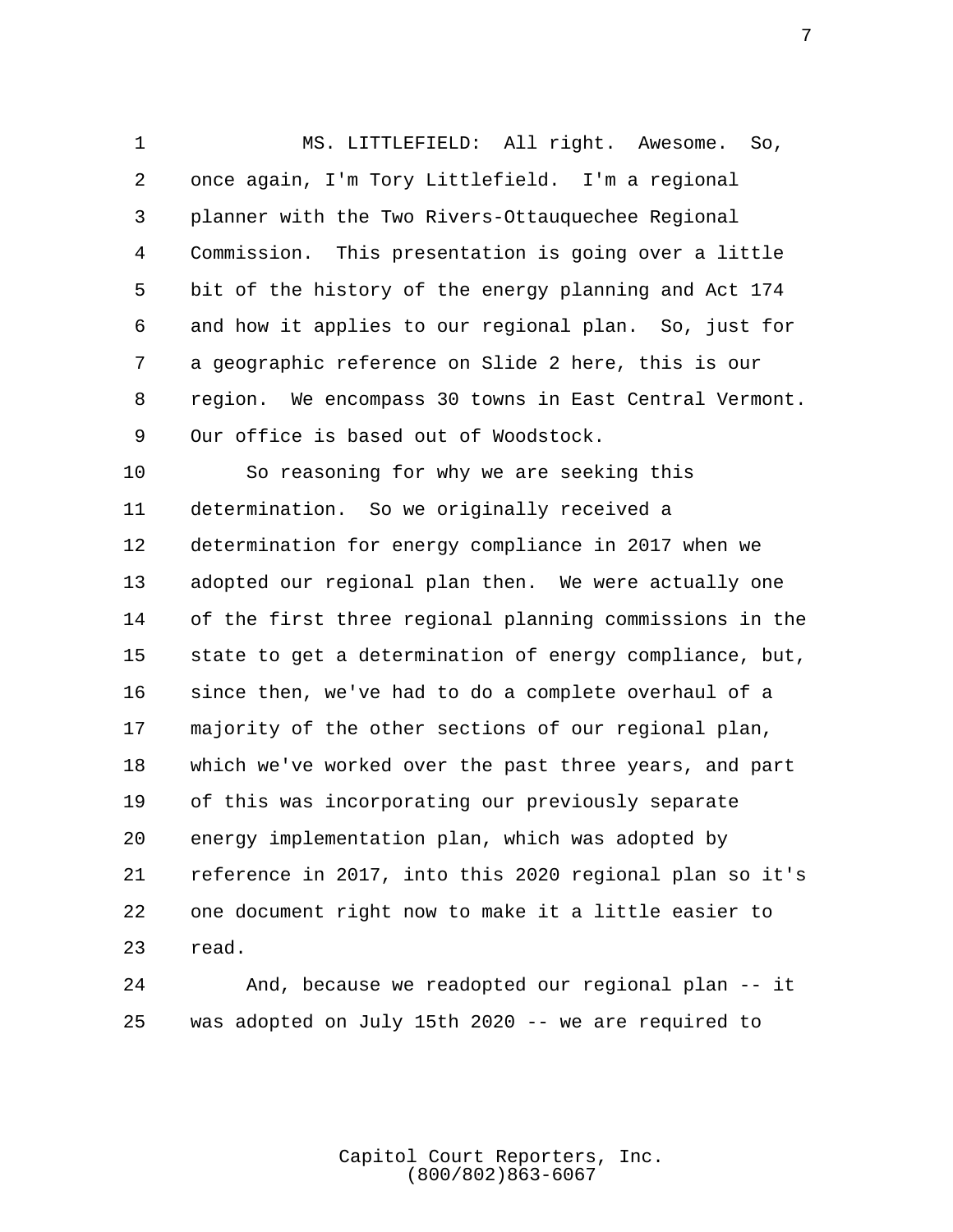1 seek the determination again.

 2 A little bit of history of energy planning in 3 Vermont. So it was driven primarily by a desire to 4 reduce greenhouse gases. Vermont established a 5 Comprehensive Energy Plan in 2011, which was updated 6 again in 2016, and the plan included some very lofty 7 goals.

 8 Three of them are, one, to reduce total energy 9 consumption per capita by 15 percent by the year 2025 10 and then by one-third, or 33 percent, by 2050. The 11 second one is to meet 25 percent of remaining energy 12 need from renewables by the year 2025, 40 percent by 13 2035, and 90 percent by 2050. Renewable end-use sector 14 goals for 2025 are 10 percent of all transportation 15 must be renewable, 30 percent of buildings must be 16 renewable, and 67 percent of electric power must come 17 from renewable resources by the year 2025.

18 So integrating energy and planning, Energy 19 Generation Siting Policy Commission established in 2013 20 and the Solar Siting Task Force in 2015 called for 21 energy planning to be integrated with land use 22 planning. Many of the components of municipal and 23 regional planning are intertwined with energy issues, 24 such as transportation, housing, natural resources, 25 land use, and economic development.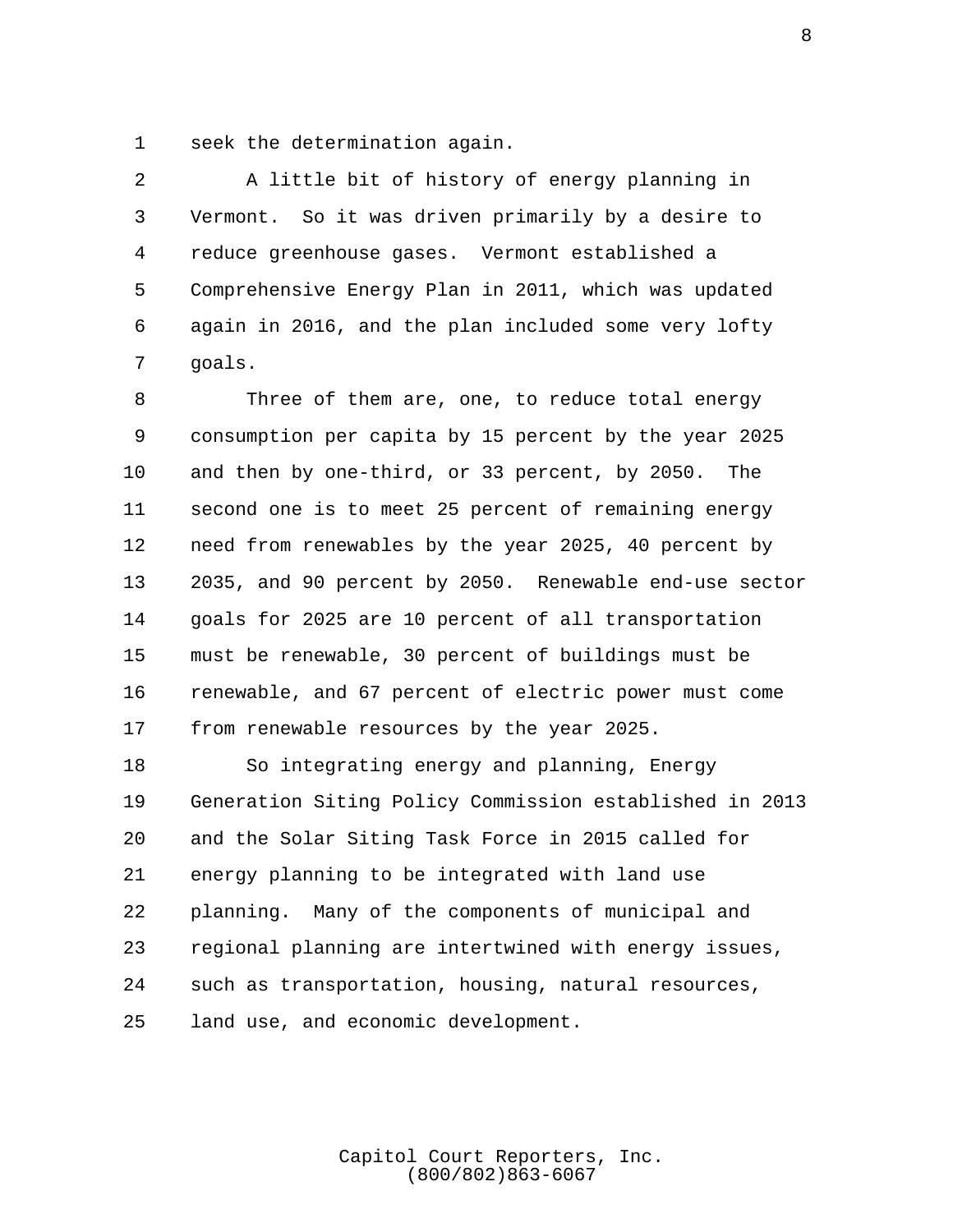1 And then a short summary of Act 174. So Act 174 2 and 24 V.S.A. 4352 establishes a set of municipal and 3 regional energy planning standards, and enhanced energy 4 planning, which is what the process is called, by 5 incorporating the energy planning standards into your 6 plan is, is a completely volunteer process, and 7 participation is not required.

 8 Plans in communities and regions, if they do call 9 for enhanced energy planning, the opt-in will be 10 reviewed using the standards developed as part of Act 11 174. Those communities and regions as that meet the 12 standards will receive a determination of energy 13 compliance. The municipal plans of communities and 14 regional plans of RPCs with a determination of energy 15 compliance will receive what's called substantial 16 deference, which is under Section 248.

17 So a couple of definitions. So "due 18 consideration" is a term that is not defined by 19 statute. Case law indicates that the Public Utility 20 Commission need only give due consideration to the 21 recommendations of the municipal and regional planning 22 commissions in deciding if the project will not unduly 23 interfere with the orderly development of the region. 24 And this is, also, that means, without a 25 determination of energy compliance, your plan is

> Capitol Court Reporters, Inc. (800/802)863-6067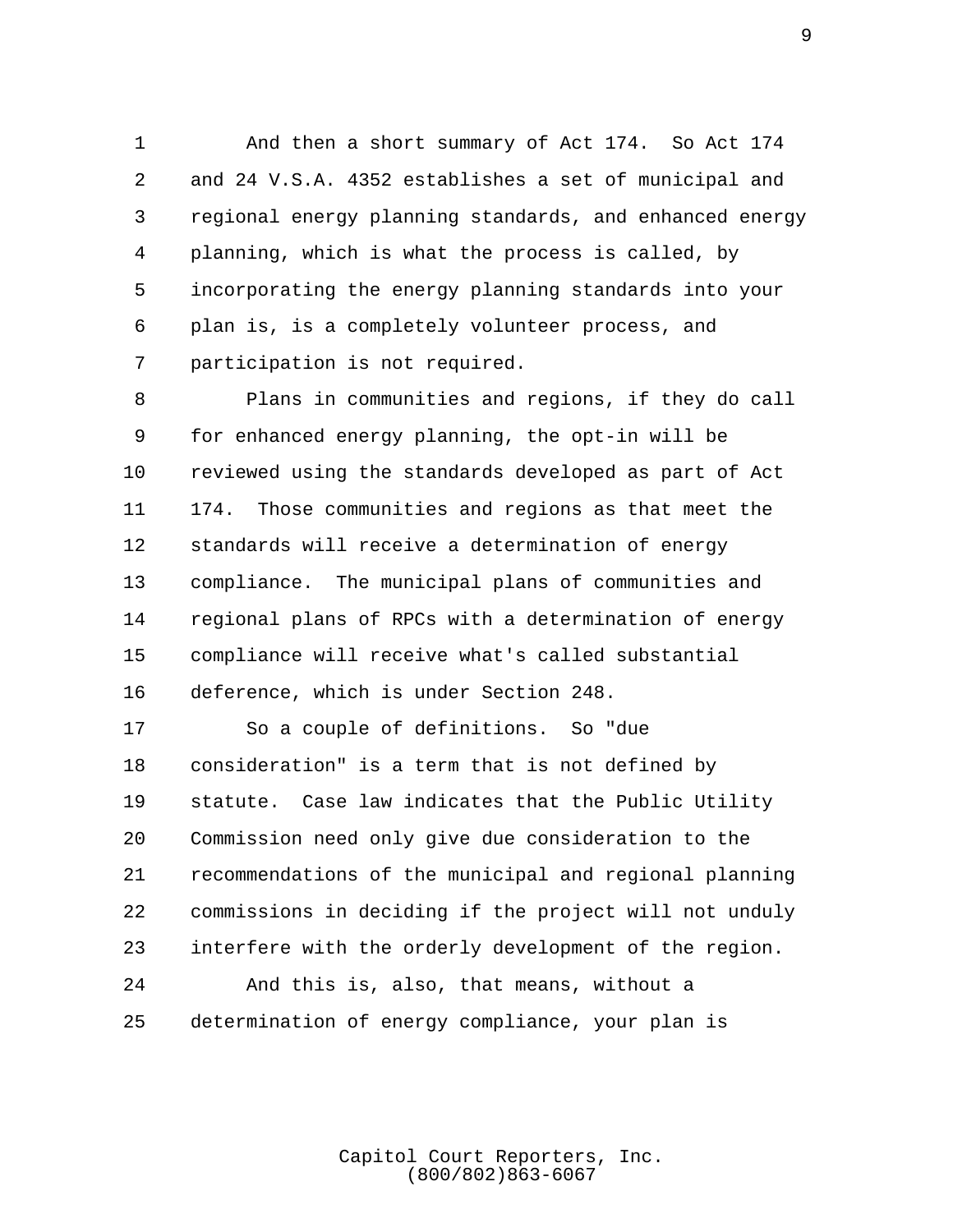1 considered due consideration, and, with a determination 2 of energy compliance, you gain what is called 3 substantial deference, which is defined in statute as, 4 "That a land conservation measure or specific policy 5 shall be applied in accordance with its terms unless 6 there is a clear and convincing demonstration that 7 other factors affecting the general good of the State 8 outweigh the application of the measure or policy".

 9 So I refer to a project, because we were part of 10 one of three regional planning commissions in 2017 that 11 was part of a project to kind of incorporate the 12 standards into regional plans before the other regional 13 planning commissions did the same. So modeling for 14 this project was done by the Vermont Energy Investment 15 Corp, or VEIC. Their model was informed by the 2013 16 Total Energy Study, which proposed three possible 17 models for reaching the 90 percent renewable by 2050 18 target: business as usual, the carbon tax shift, or 19 the Total Renewable and Energy Efficiency Standards, or 20 TREES, for short, and VEIC decided that the TREES 21 scenario was the best one for this project.

22 So data and assumptions. Historic information was 23 primarily drawn from the Public Service Department's 24 Utility Facts 2013 and an Energy Information 25 Administration, EIA, data. Projections came from the

> Capitol Court Reporters, Inc. (800/802)863-6067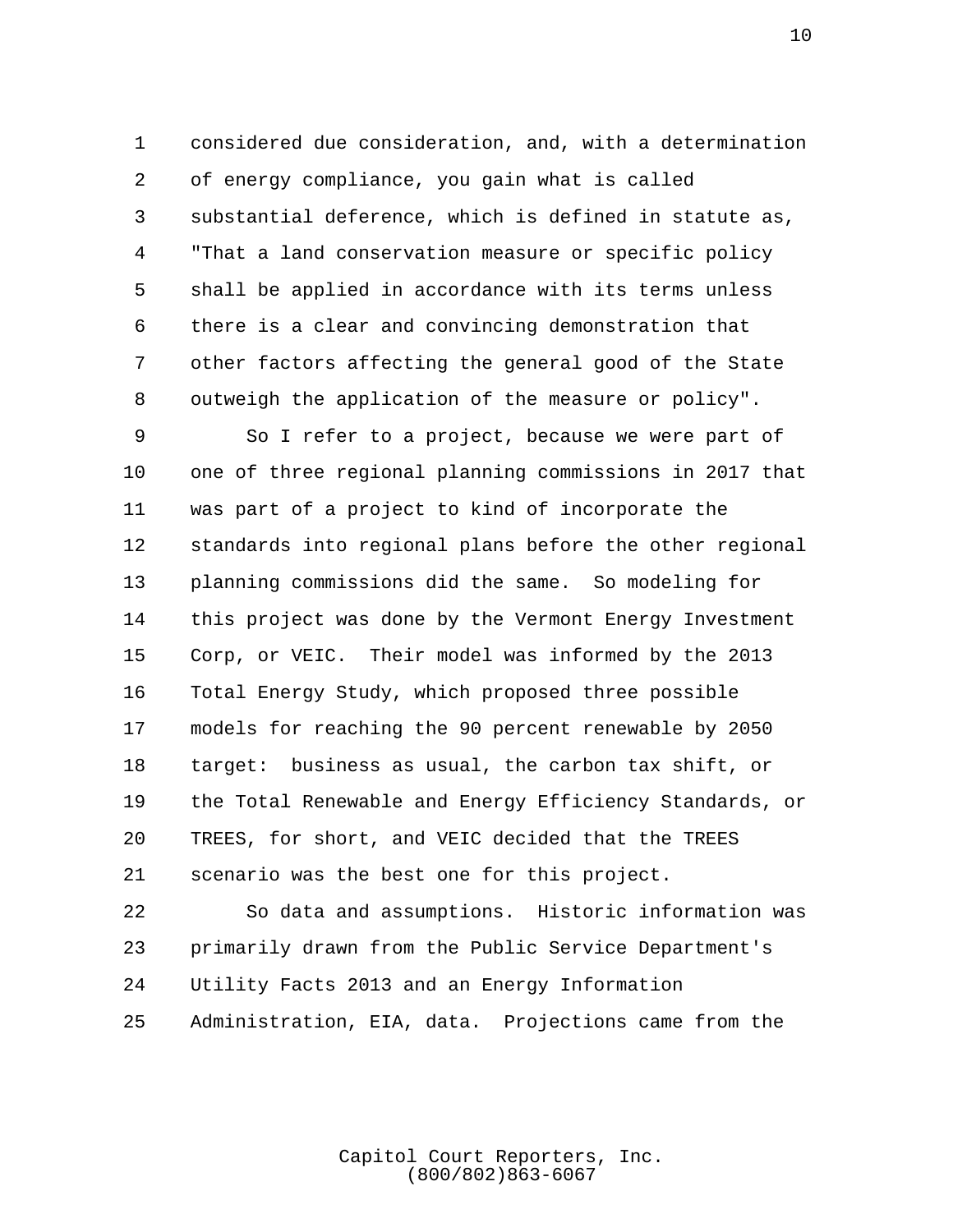1 Total Energy Study, the utilities' Committed Supply, 2 and stakeholder input. Assumptions include that the 3 population is assumed to grow at 0.35 percent per year 4 and people per house are assumed to decrease from 2.4 5 in 2010 to 2.17 people in 2050.

 6 More assumptions, the commercial demand driver was 7 area of commercial buildings. Commercial building data 8 and projections were extracted from inputs in the TES. 9 Industrial energy use was entered as the actual totals 10 for each energy type, without a driver specified in the 11 model. Transportation energy use is based on 12 projections of vehicle miles traveled, or VMT. VMT 13 peaked in 2006 and has since declined slightly. VMT is 14 assumed in the model to remain flat, while population 15 and economic activity grow slightly. And, finally, 16 there will be reductions in energy use due to changes 17 in technology, including building shell and device 18 efficiency improvements.

19 So model results. So, based on the LEAP model 20 provided for the Two Rivers Region, we will go from 21 consuming 10.874 million million BTUs of energy to 22 6.537 million million BTUs, which is nearly a 40 23 percent decrease in total energy consumption by 2050. 24 The use of fossil fuels will dramatically decrease 25 while use of electricity and renewable energy sources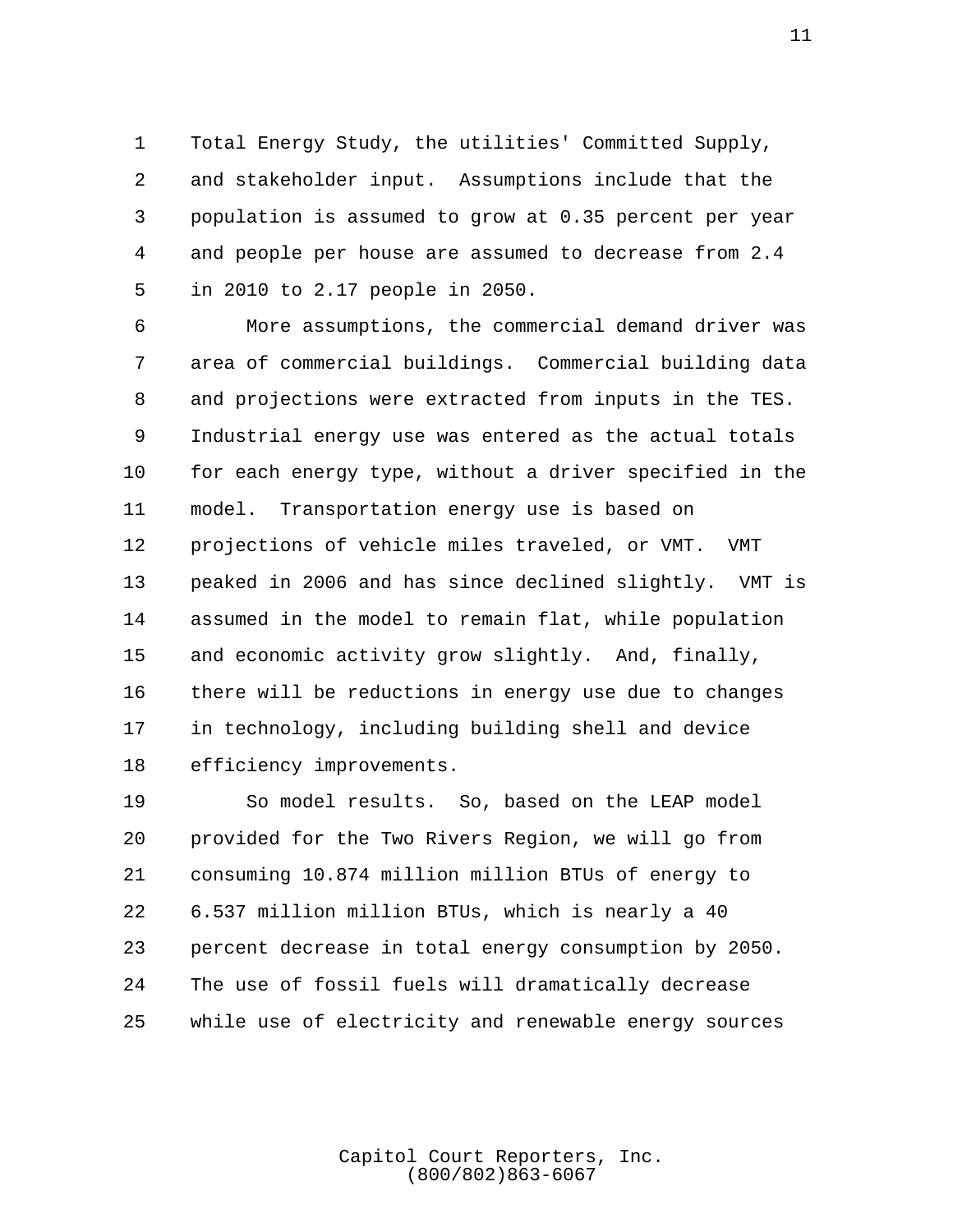1 will increase. The overall increase in electricity use 2 will be primarily due to the utilization of electric 3 vehicles and heat pumps.

 4 How do we achieve these goals? So the Two Rivers 5 Regional Plan focuses on the following as part of this 6 pathway to implementing the goals. So, thermal, 7 improving building stock, changing and improving 8 heating systems and fuels; transportation, by reducing 9 the amount of driving and transforming the vehicle 10 fleet; and, electricity, continuing efforts at 11 conservation and opportunities for new generation in 12 the region.

13 So the LEAP model provided Two Rivers with targets 14 for renewable energy generation capacity. These 15 targets represent new renewable capacity after the year 16 2015 if the path developed through the LEAP model is 17 chosen, and we did decide to go with the LEAP model. 18 So, as you can see in the graph here, by the year 2050 19 we're modeling that 139 new solar megawatts is going to 20 be developed in the Two Rivers region.

21 So identifying renewable potential. So we must 22 identify all resource potentials, no matter the current 23 status at the political level. As you know, wind has 24 kind of taken a step back, but we still must identify 25 the potentials for wind and still plan for it as the

> Capitol Court Reporters, Inc. (800/802)863-6067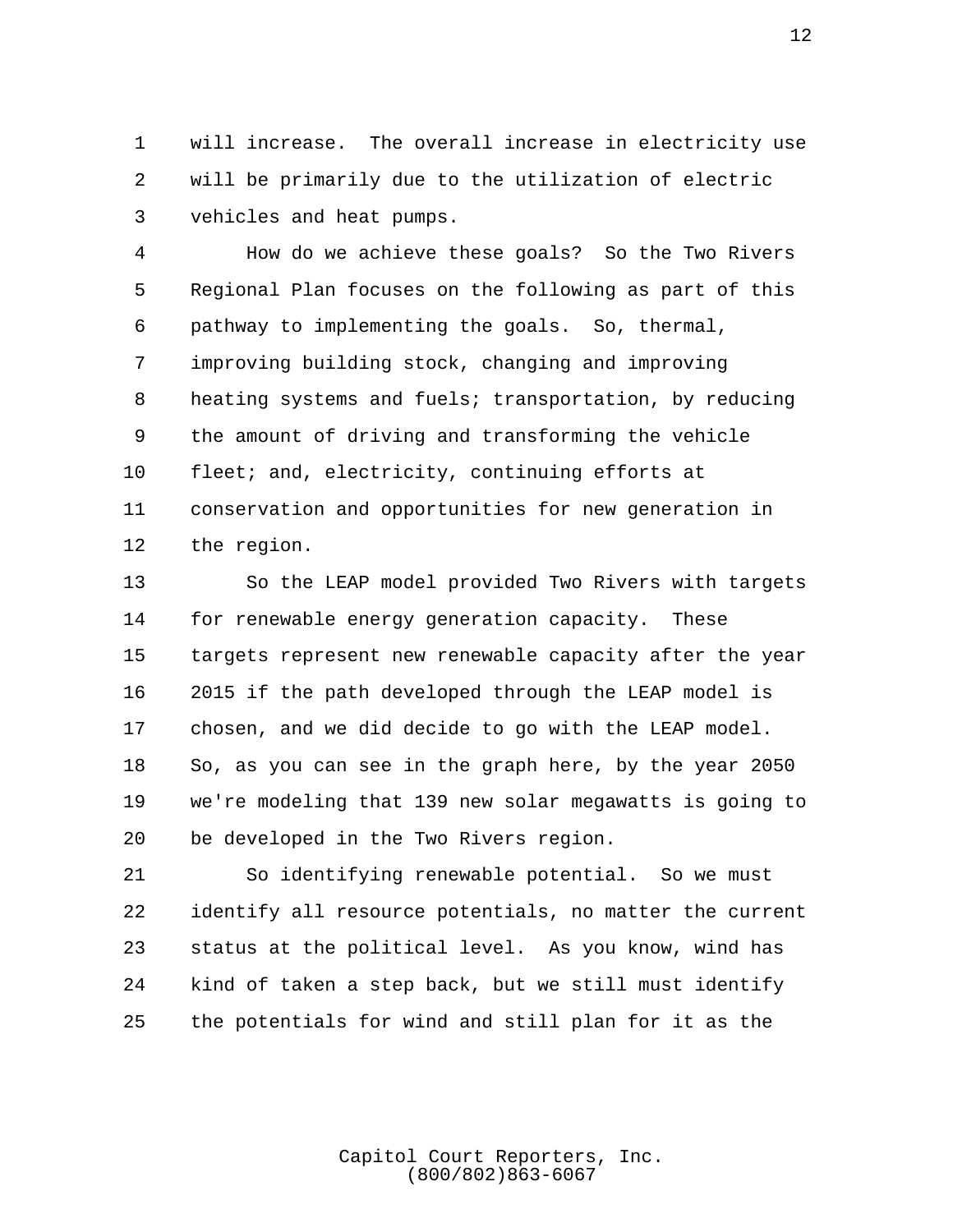1 political climate changes.

| 2  | So, solar, we look at the topography of land based      |
|----|---------------------------------------------------------|
| 3  | on slope and the direction conducted in GIS for         |
| 4  | ground-mounted solar, and direction means south-facing. |
| 5  | For wind that is digitally modeled wind speed based on  |
| 6  | topography analyzed at three hub heights or three       |
| 7  | heights of wind turbines. Hydro, existing dams are      |
| 8  | analyzed for potential capacity based on the community  |
| 9  | hydro report. No new dams were considered. And          |
| 10 | biomass or wood, land coverage was used to determine    |
| 11 | the amount of harvestable wood throughout the region.   |
| 12 | There are constraints with this mapping exercise.       |
| 13 | There's Level 1 constraints and Level 2 constraints.    |
| 14 | So Level 1 constraints are conditions which would       |
| 15 | likely make development unfeasible. So these were       |
| 16 | removed entirely from the maps. That would include      |
| 17 | floodways and river corridors, federal wilderness       |
| 18 | areas, rare and irreplaceable natural areas, vernal     |
| 19 | pools, and Class 1 and 2 wetlands.                      |
| 20 | And then Level 2 constraints are conditions which       |
| 21 | could impact development but which would not            |
| 22 | necessarily prevent it. These are shown on maps in      |
| 23 | color where they overlap, and these areas include       |
| 24 | agricultural soils, which are all ag-rated soils,       |
| 25 | habitat blocks, hydric soils, conserved lands, special  |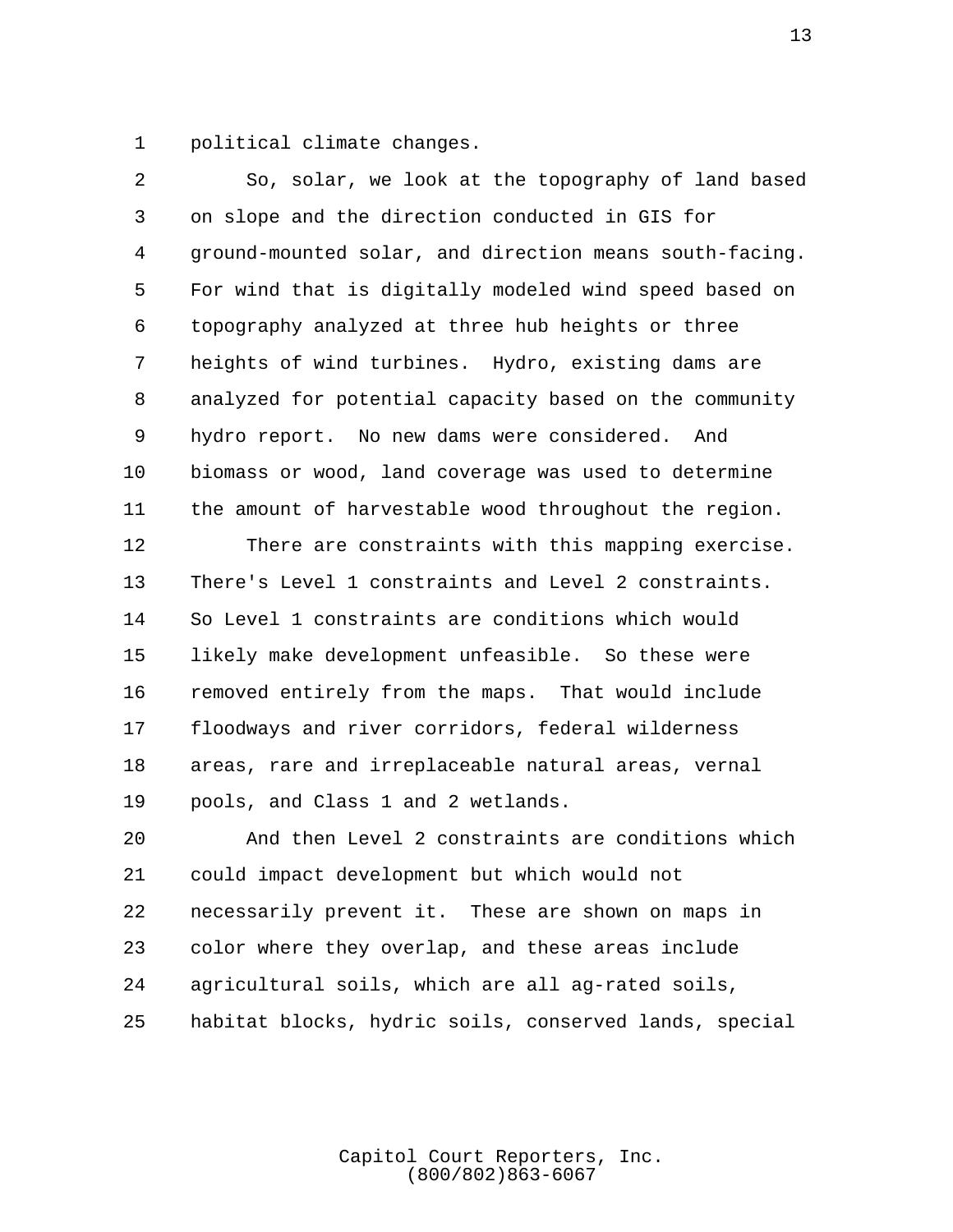1 flood hazard areas, deer-wintering areas, and Class 3 2 wetlands.

 3 So this is just an example of the mapping for 4 solar. So the map on the left of your screen are 5 potential areas where solar could be developed that 6 show Level 2 constraints in there. So, as you're 7 looking at the orange block, there could potentially be 8 things like Class 3 wetlands or habitat blocks in 9 there, but we always say it always takes a site visit 10 to really determine what's on the property and if that 11 project is feasible to develop.

12 And then you can remove these constraints. As you 13 can see on the right, these are prime potential areas 14 for solar development, which means there are no 15 identified constraints through the mapping exercise in 16 this area. So, as you can see from the comparison, 17 there are a lot of differences between the two. There 18 are a lot of Level 2 constraints in the mapping and not 19 as much prime location without supposed constraints due 20 to the mapping exercise. And then, as communities do 21 use these maps, which we do automatically generate for 22 all of our 30 towns, they can move and add constraints 23 as they want.

24 Regional action, so this is just an example of 25 many of our action items in our regional plan. So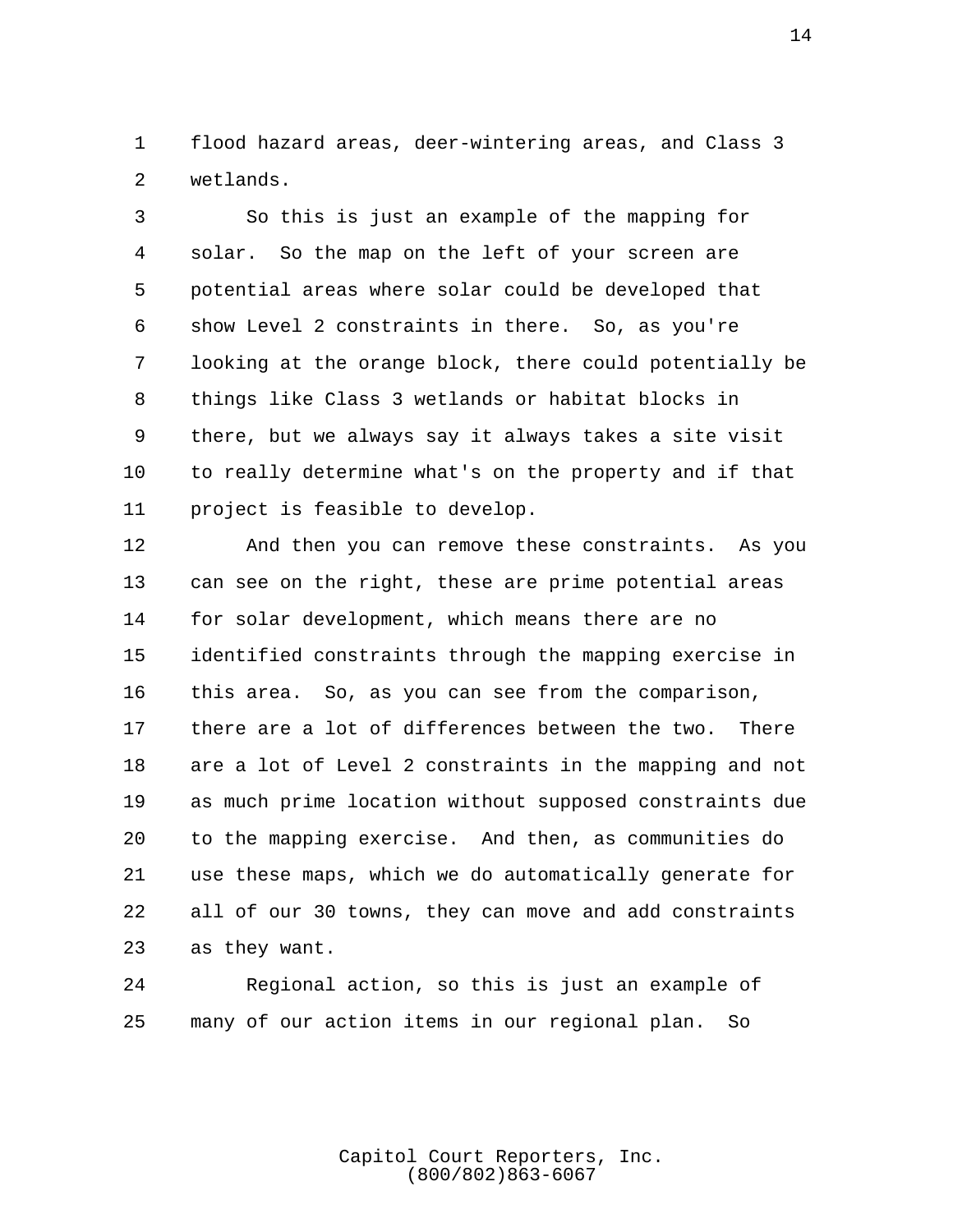1 we've focused on things like providing outreach and 2 education, encouraging continued development of state 3 policy that will help reach the targets, modifying the 4 regional plan as the data changes, supporting existing 5 initiatives through outreach or policy, work with 6 stakeholders and municipalities to communicate with 7 those who need energy-related services, participating 8 in Act 250 and Section 248 proceedings, and helping 9 communities draft strong energy plans.

10 What will we do with the plan? First, it will 11 serve as a guide for the regional commission as we move 12 forward toward the State's energy goals, and, once we 13 receive a determination of energy compliance, the Two 14 Rivers board will be able to grant the same status to 15 town plans that meet the standards. It will serve as a 16 tool and a starting point for municipalities drafting 17 their own energy plans, and the regional plan also 18 serves as a tool in Section 248 proceedings and in Act 19 250 applications.

20 What will we do with the maps? So it is a tool 21 for municipalities. The primary purpose of the maps in 22 this plan are to provide communities with a tool that 23 will help them identify potential areas for the siting 24 of renewable energy resources, and it also serves as a 25 component of enhanced energy planning. Under Act 174,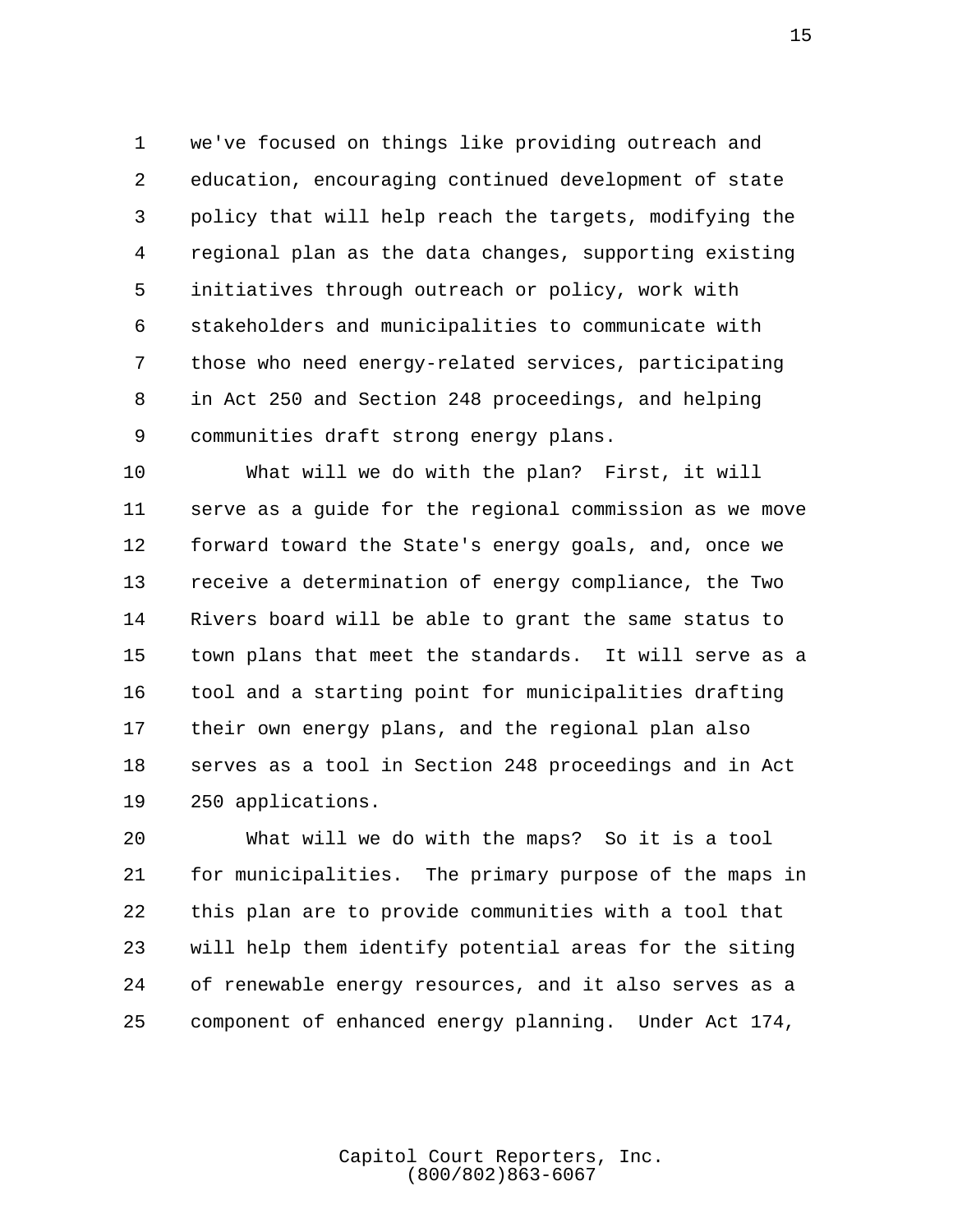1 if a regional commission seeks a determination of 2 energy compliance for the regional plan, the plan will 3 need to include the identification of potential areas 4 for the development and siting of renewable energy 5 resources and areas that are unsuitable for siting of 6 those resources or particular categories or sizes of 7 those resources. So we have five maps. We have a map 8 that shows existing energy generation in the region, a 9 map that shows biomass, hydro, solar, and wind energy 10 potential.

11 And then components added by Act 174 in 2016 to 12 the energy chapter for regional plans. So, for your 13 reference, it's in Section 5 of Title 24. V.S.A. 14 Section 4348a(a)(3) was amended to read the following: 15 "An energy element, which may include an analysis of 16 resources, needs, scarcities, costs, and problems 17 within the region, across all energy sectors, including 18 electric, thermal, and transportation; a statement of 19 policy on the conservation and efficient use of energy 20 and the development and siting of renewable energy 21 resources, a statement of policy on patterns and 22 density of land use likely to result in conservation of 23 energy; and an identification of potential areas for 24 the development and siting of renewable energy 25 resources and areas that are unsuitable for siting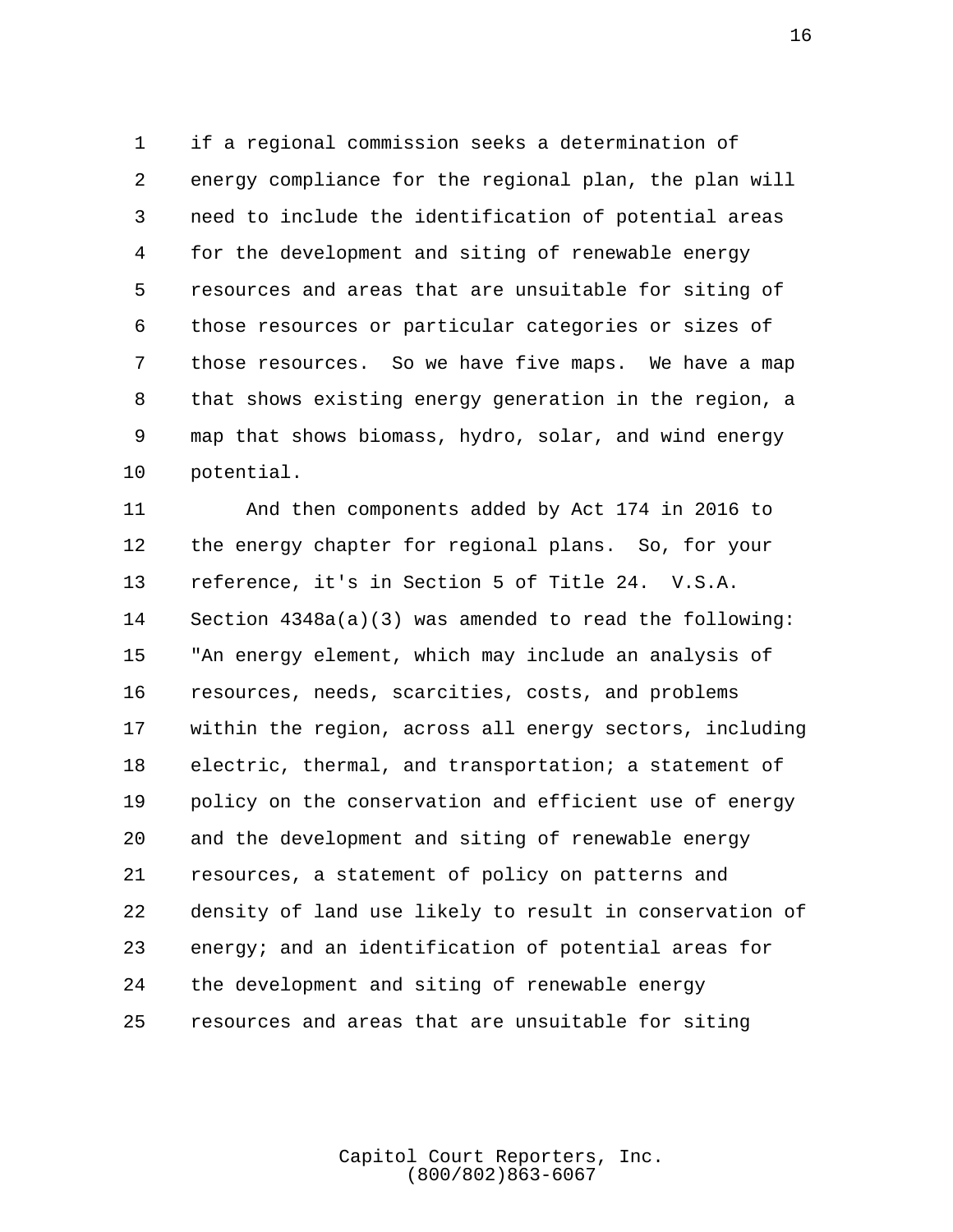1 those resources or particular categories or sizes of 2 those resources". And communities seeking enhanced 3 energy planning certification, such as what we're doing 4 tonight, are subject to these same requirements.

 5 And consistency with state goals. So plans must 6 be consistent with Vermont's greenhouse gas reduction 7 goals under 10 V.S.A. Section 578(a), Vermont's 25 by 8 25 goal for renewable energy under 10 V.S.A. Section 9 580, Vermont's building efficiency goals under 10 10 V.S.A. 581, state energy policy under 30 V.S.A. Section 11 202a, and the recommendations for regional and 12 municipal energy planning pertaining to the efficient 13 use of energy and the siting and development of 14 renewable energy resources contained in the state 15 energy plans adopted pursuant to 30 V.S.A. Section 202 16 and 202b and the distributed renewable generation and 17 energy transformation categories of resources to meet 18 the requirements of the Renewable Energy Standard under 19 30 V.S.A. Sections 8004 and 8005. And, finally, meet 20 the standards for issuing a determination of energy 21 compliance included in the State energy plans.

22 And that actually is my last slide. So I guess 23 we'll take it up for questions.

24 MR. ALLEN: So we'll open it up for 25 questions. I think the plan is to recognize that we

> Capitol Court Reporters, Inc. (800/802)863-6067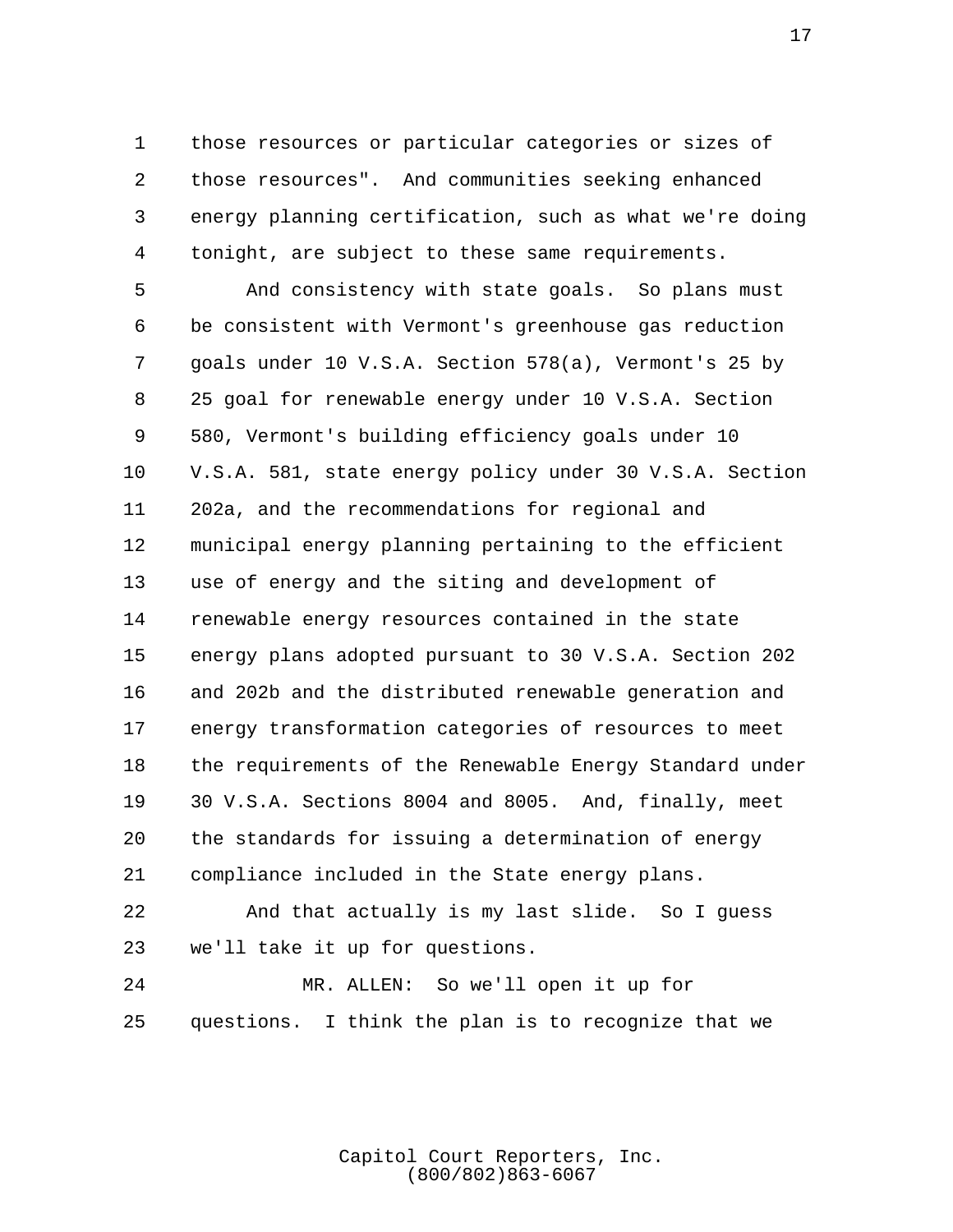1 have different platforms here. So those that would 2 like to essentially ask a question verbally, if they 3 could just kind of put themselves in the queue by 4 raising your hand, and Claire McIlvennie will just kind 5 of take down names, if there are more than one. I'm 6 not aware of anyone calling in, so I'm not sure that 7 that's an issue, but, if, if you do want to say 8 something and you're on the line, then please hit Star 9 6 and give us your name. And you can also use the chat 10 function if you'd like. So I'll just pause for a 11 moment. I have a couple questions, but I want to give 12 others a chance to ask questions first. 13 (Brief pause.) 14 MS. McILVENNIE: Brooke, go ahead and ask 15 your question. 16 MR. ALLEN: So, Brooke, can you unmute 17 yourself? 18 MS. DINGLEDINE: Thank you. Can you hear me 19 all right? 20 MR. ALLEN: Yes. 21 MS. DINGLEDINE: My name is Brooke 22 Dingledine. I live in Randolph, and I happen to be a 23 land use attorney. I've been practicing in Vermont for 24 25 years. And I don't know. Is this the right time to 25 make a comment, or is this only the opportunity for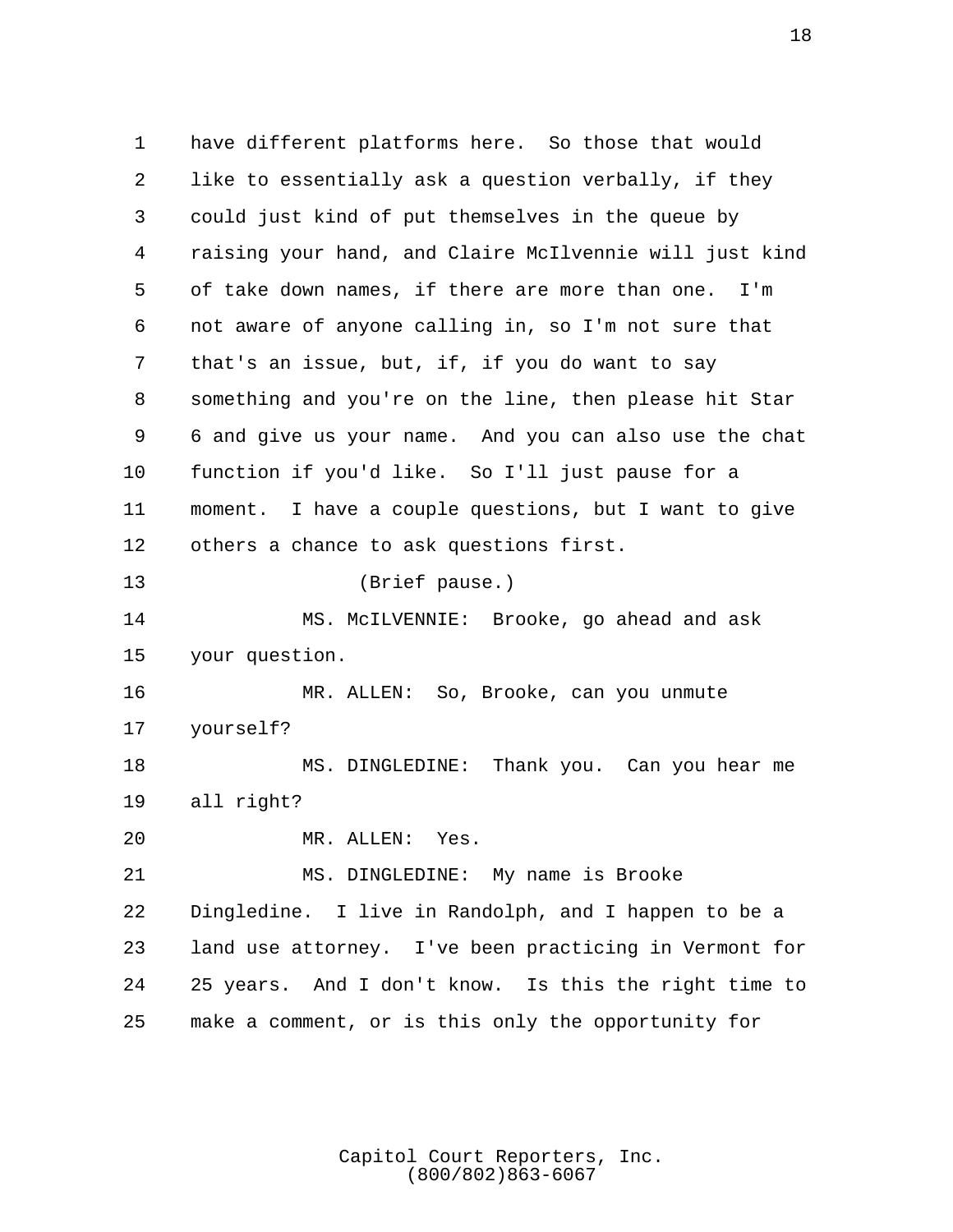1 questions about the presentation?

 2 MR. ALLEN: I think we're fine. We're fairly 3 flexible here, and it's, it's not a lot of competition, 4 I don't think, for other questions. So go ahead and 5 provide comment.

 6 MS. DINGLEDINE: Sure. My comment really 7 goes to my experience with the Public Utility 8 Commission and also prior many, many years of Act 250 9 involvement in litigation. And what I am interested in 10 is this is the certification of the regional plan to 11 utilize in those two arenas or, really, in the Public 12 Utility Commission for the enhanced substantial 13 deference standard, but as, but, as I read through the, 14 the plan -- sorry if you hear my dog in the background 15 -- I don't see any language that would be interpreted, 16 at least from the Supreme Court precedent that I'm 17 familiar with, the mandatory protection types of 18 language, "shall", that would in any way be interpreted 19 to be a conservation measure that is designed to 20 protect anything.

21 And so I'm really curious as to -- I understand 22 that we're doing certification in the plan, but what 23 exactly is in the plan other than -- I understand the 24 constraints and how that kind of disqualifies you for 25 preferred status and that kind of thing, but I see no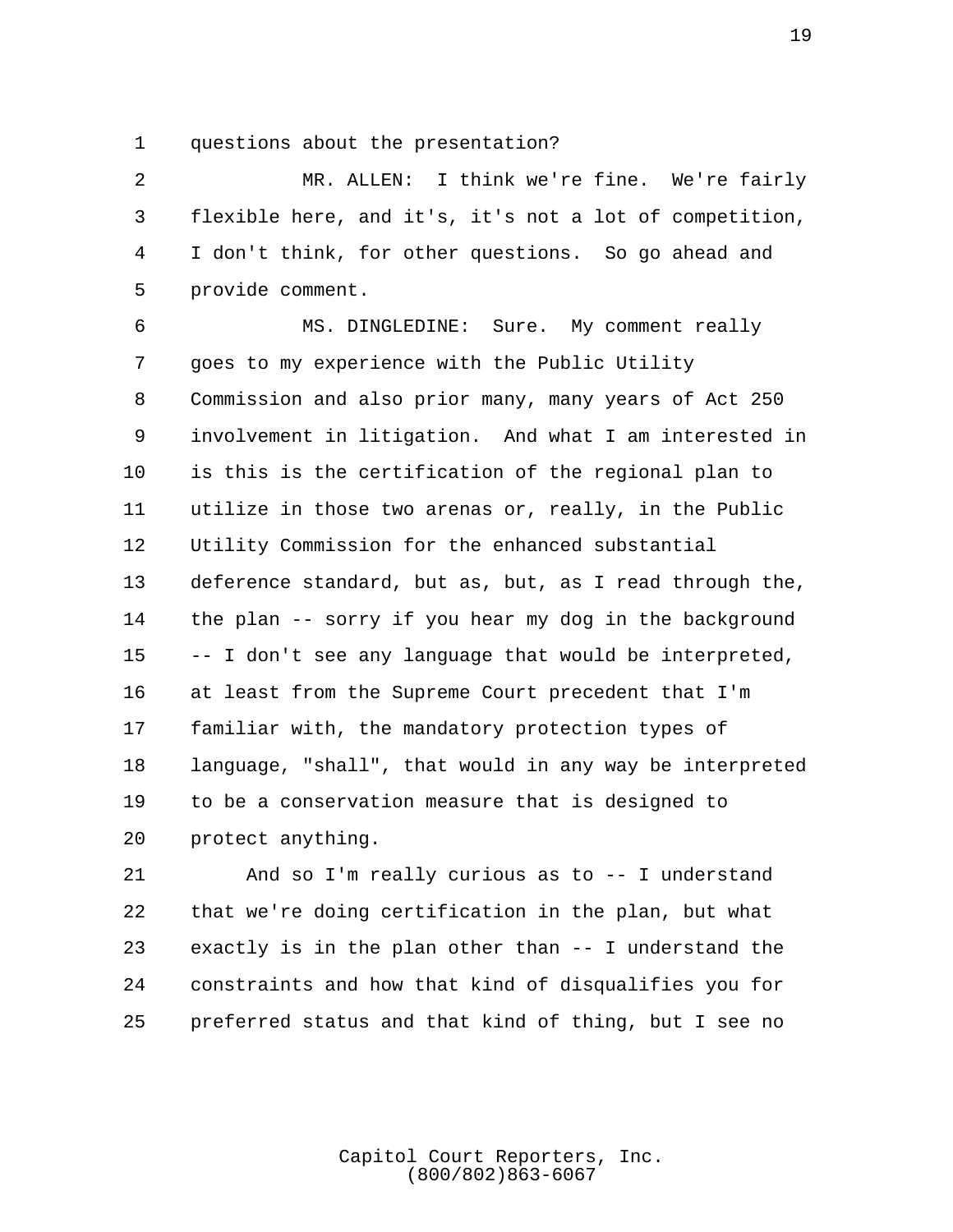1 protections whatsoever that say, you know, we don't 2 want ridgelines, protect, or we want to protect 3 ridgelines here.

 4 Because, basically, while I understand the 5 approaches to leave most of this planning to the 6 municipalities, and in Vermont that's a very strong 7 tradition, the specific concern that I have has to do 8 with wind. Because, as we have learned the hard way, 9 municipalities really aren't in control of the impacts 10 regionally to wind power.

11 And so my concern is the way that -- and this is 12 more of a philosophical conversation, and it may have 13 nothing to do with which boxes that the PUC checks to 14 certify this plan, but I had to raise it, because is 15 this really sort of an absurdity that we're certifying 16 a plan that really, in fact, doesn't have any role to 17 play if you give it substantial deference, because 18 there's no language that one can rely on and point to? 19 MR. ALLEN: Okay. So I'll, we'll take that

20 as a comment. I'll open that up to the representatives 21 of the regional planning commission if they would like 22 to provide a comment.

23 MR. GEIGER: Sure, sure. This is Kevin 24 Geiger. I'm the senior planner at Two 25 Rivers-Ottauquechee Regional Commission. Can you hear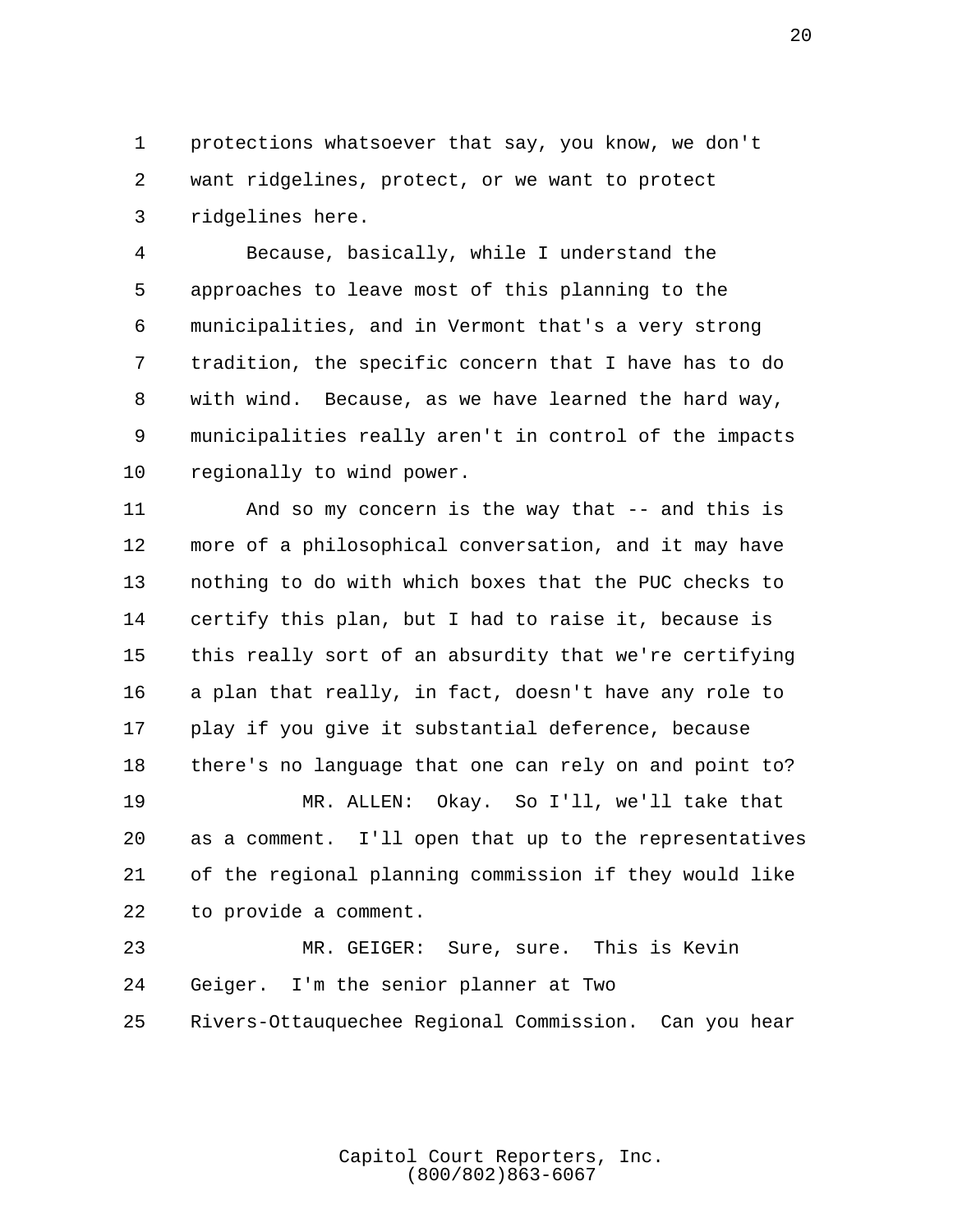1 me, Riley?

 2 MR. ALLEN: Yes, I can. 3 MR.GEIGER: Okay, great. I would just, two 4 things. First off, I don't know if Tory mentioned it , 5 but, just for the record and for the recording and all, 6 our regional plan is available at TRORC.org under the 7 library. You can look at the regional plan there, and 8 you can find individual chapters and the maps down 9 lower on our website. 10 And so, right now, I'm looking at the plan, and, 11 in particular, I'm looking at Page 245 of the plan, and 12 in terms of something that is a mandatory clear 13 standard, Policy 3, which says, "The following 14 locations shall be considered regionally unsuitable for 15 renewable energy generation facilities", and then we 16 have a list, floodways, and we, we use floodways have a 17 couple different definitions, and we use floodways as 18 shown on the FEMA floodway insurance maps. Class 1 19 wetlands is identified by the State, wilderness areas, 20 including national wilderness areas, and we say, "And 21 any unsuitable areas as identified in a duly adopted

22 municipal plan that has received energy compliance from 23 us".

24 So, if a town were to say, Don't go there, in a 25 mandatory and specific way, that also becomes a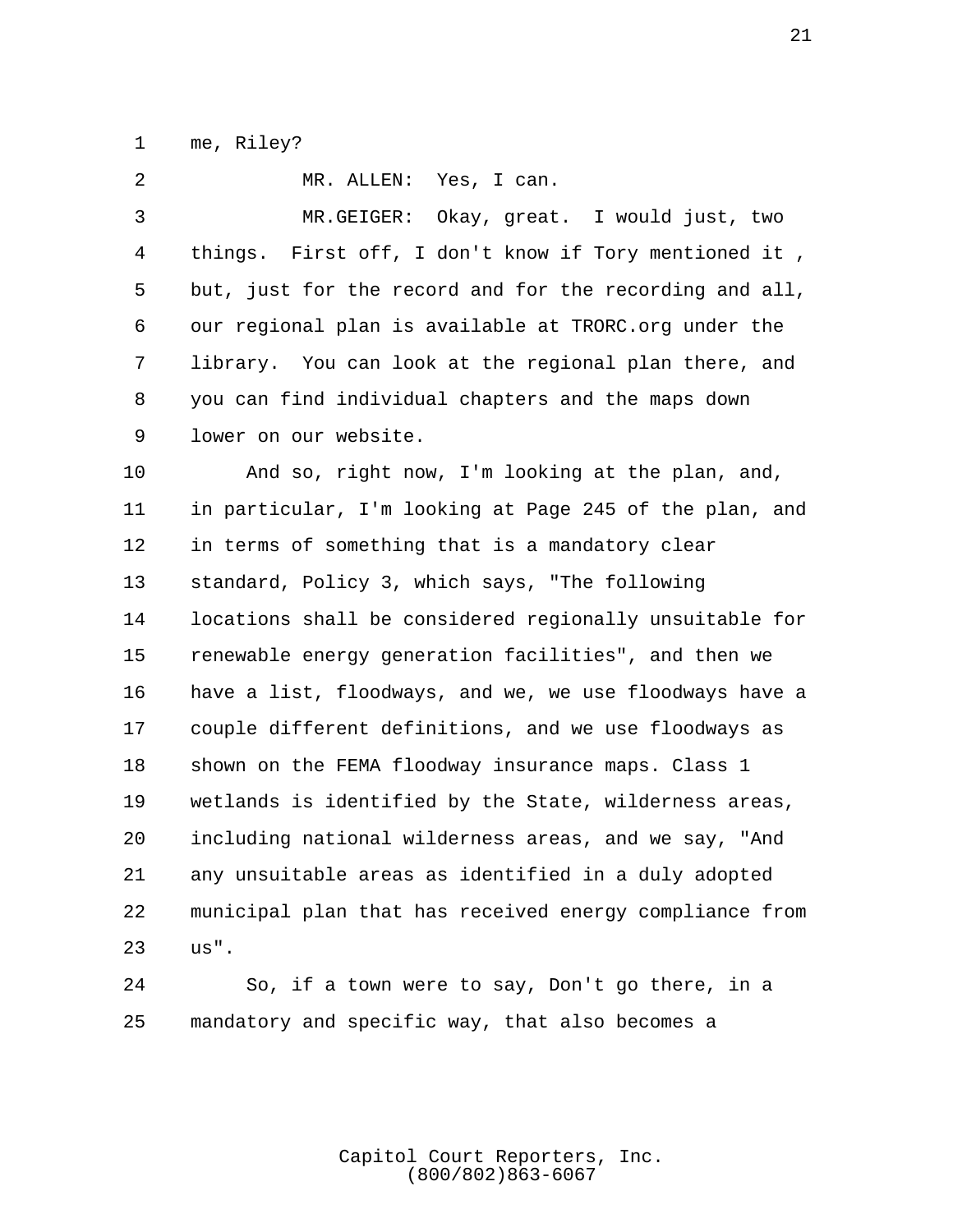1 regional policy, Don't go there. So those, those are a 2 couple of specific policies. We have some other stuff, 3 but I did want to point that particular one out.

 4 MR. ALLEN: Thank you. Okay. Did we have 5 anything else from you, Brooke?

 6 MS. DINGLEDINE: So and I did read that, and, 7 and my question really, though, is, Is that then 8 interpreted as to say it's an unsuitable area is sort 9 of guidance, but it certainly, it certainly could be 10 argued that it is not a mandatory standard or any 11 protection. Again, though, in the future, just in 12 terms of that notion of regional impacts to, for 13 example, really the wind energy ridgeline issue, 14 leaving that to municipalities who will benefit from 15 having, hosting one of those projects versus then the 16 surrounding municipalities who have no voice or power, 17 it really is a regional issue that really can only be 18 reached by the regional plan. So that was my only 19 other comment.

20 MR. ALLEN: Okay.

21 MS. DINGLEDINE: And thank you folks for 22 doing -- you folks do excellent work. It's not a 23 criticism. It's more a philosophical approach to try 24 to help municipalities and neighbors and developers 25 figure out how to find predictability and consistency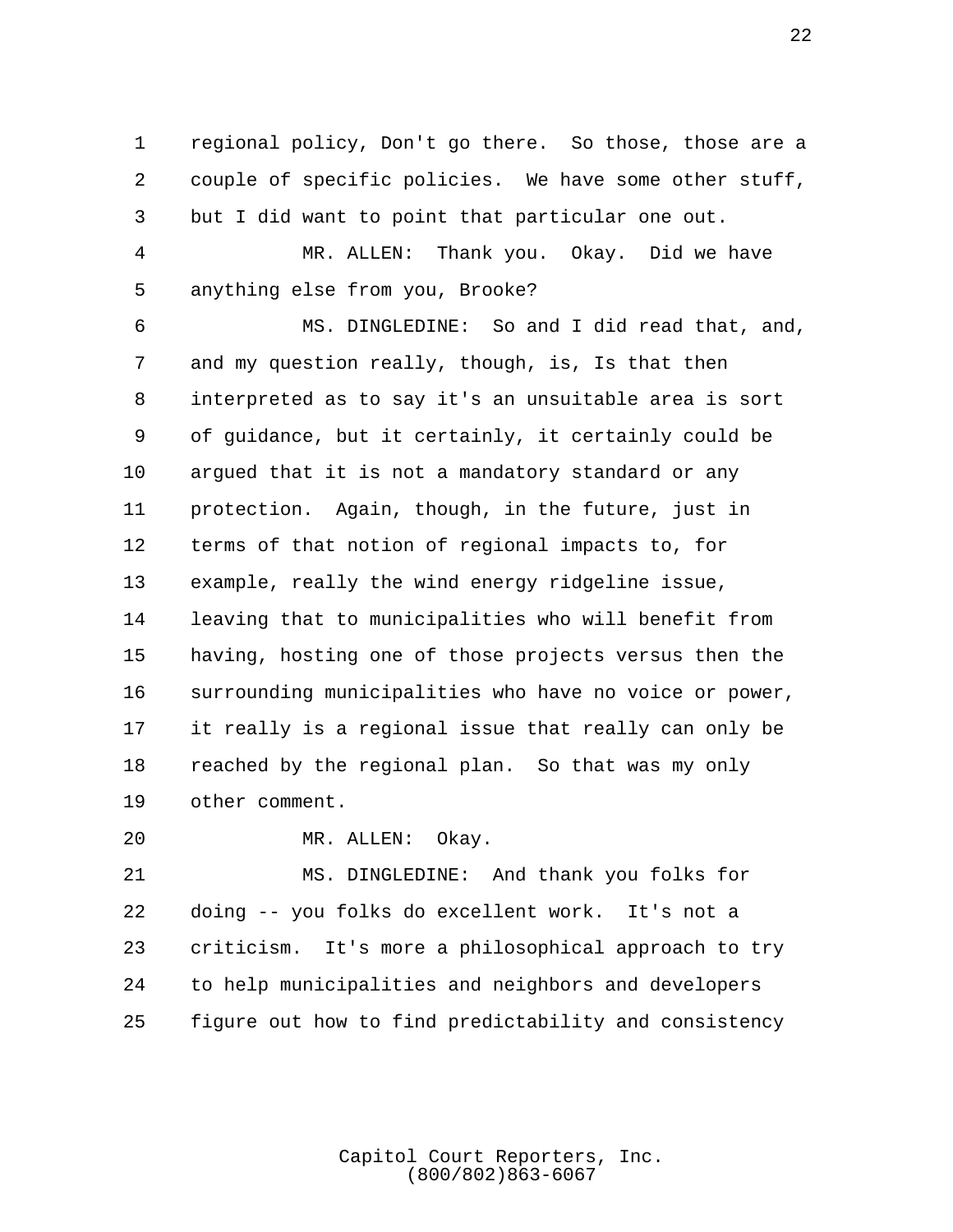1 with regional and town plans. So I really thank you 2 all for your hard work on this. I know it's arduous 3 and difficult work. So thank you.

 4 MR. ALLEN: Okay. I'm going to take that 5 compliment as being directed at Tory and Kevin. Thank 6 you, Brooke. Any other comments or questions? Anyone 7 on the phone? So I did have one question, Kevin, and 8 I, I don't know if it's for you or for Tory, but, I 9 mean, just, can you help me to understand how much of 10 your energy needs you think kind of over time you can 11 actually meet locally?

12 MR. GEIGER: Sure, I can take that a little 13 bit. The, the whole construct of the state 14 comprehensive energy plan basically assumes that we're 15 electrifying energy. So, just for the kind of -- 16 Brooke's the only public person here, but, just for the 17 recording and all, a lot of people don't think of -- 18 they think of electricity as energy. They don't think 19 of gasoline as energy or wood thrown in the stove as 20 energy or, you know, sunlight or all those things, but 21 all those things are energy, and the idea is that, 22 right now, we have a bunch of renewables going into the 23 electric grid. If you're in the Washington Electric 24 Co-op area, which is part of our region, you're 100 25 percent renewable, and, if you're Green Mountain Power,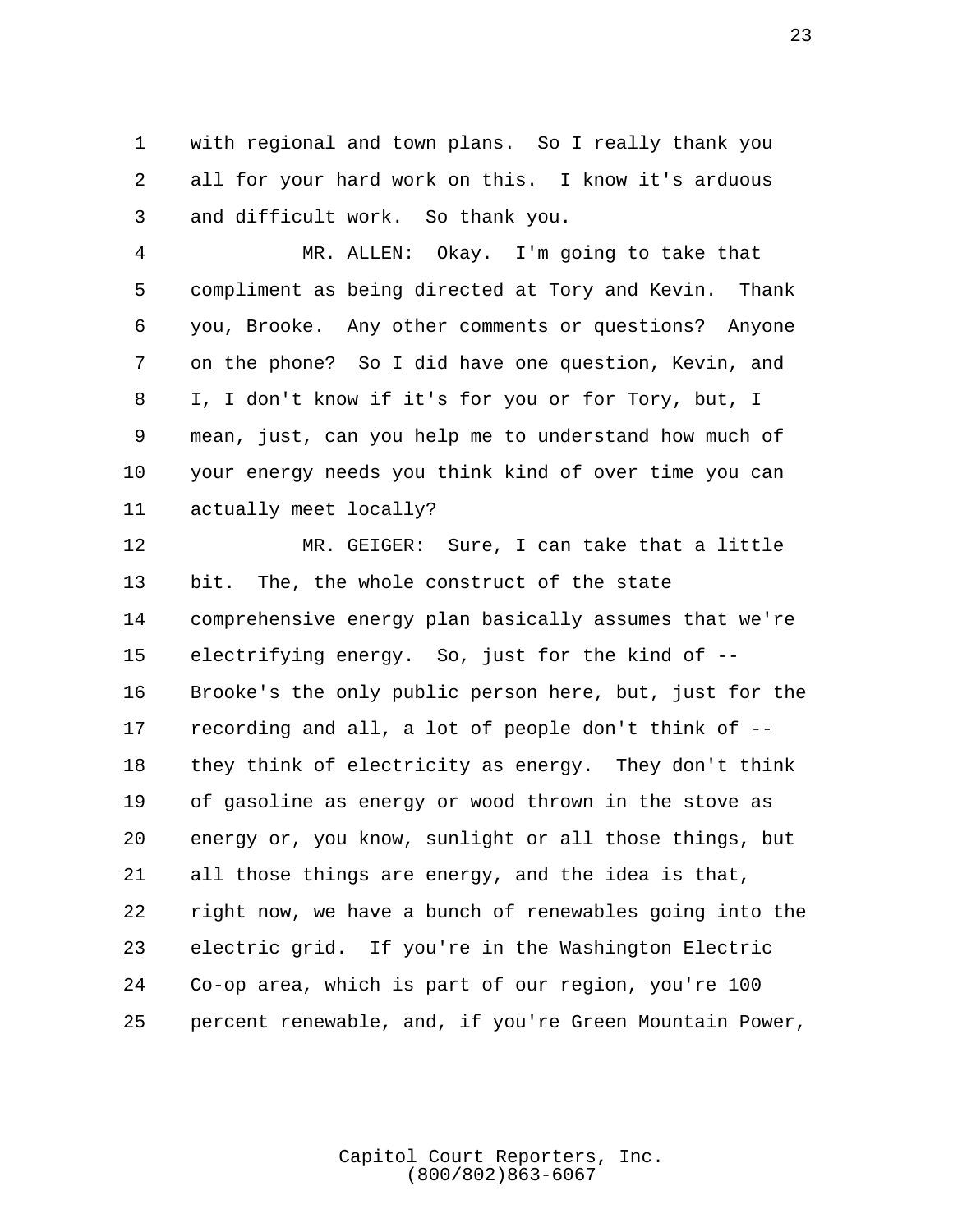1 you're 70 percent or something and getting up there 2 pretty fast.

 3 The transportation side, of course, is a very 4 teeny little bit renewable based on electricity, and 5 the idea there is that we move those cars to pretty 6 much all become electric vehicles and we move the 7 trucks to sustainable biodiesel.

 8 On the thermal side, the idea is we remove the 9 houses that are heated with propane and oil and natural 10 gas and we start heating them with electric heat pumps 11 and that we burn a certain amount of wood, although 12 probably the amount of wood stays roughly flat as we 13 better insulate the houses so we're not just venting 14 our heat outside out there.

15 So, to me, I would say, when we look at that 16 picture and then we look at the total amount of 17 electricity needed, which really is a decrease in the 18 total energy compared to now, but it's a lot more 19 electricity. I would say our plan has plenty of room, 20 assuming it all goes out in solar. And so the solar 21 maps are kind of -- I say they're agnostic. They don't 22 say, Put solar here, put solar here. They say, Here's 23 where solar could go, and here are some areas where 24 you'd have more problems than others, and here's where 25 it's south-facing, and here's where the prime

> Capitol Court Reporters, Inc. (800/802)863-6067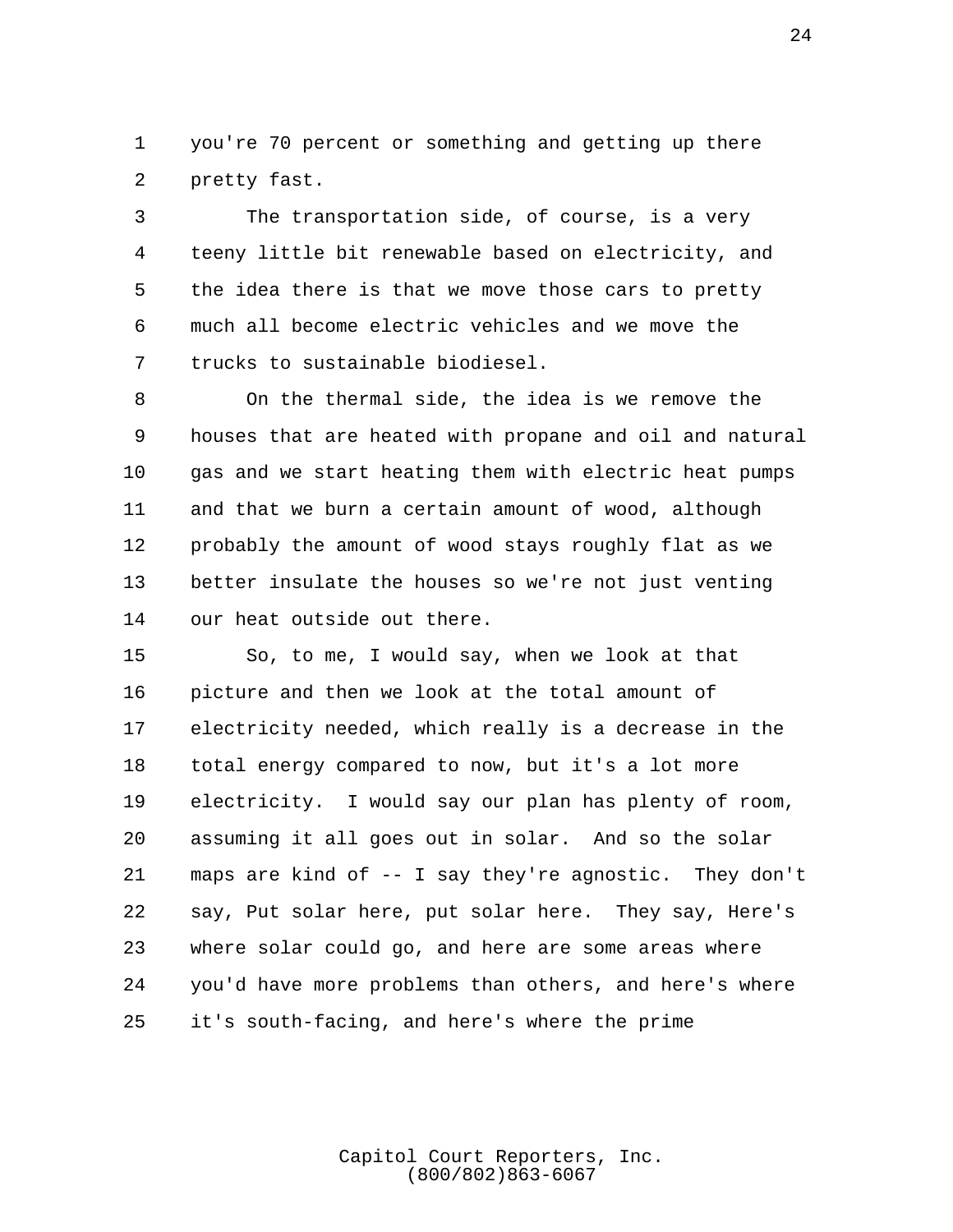1 utilities.

| 2  | One of the things we did not do, while we do            |
|----|---------------------------------------------------------|
| 3  | understand is a constraint is, right now, the grid is   |
| 4  | somewhat limited as to the amount of solar it can take  |
| 5  | if someone were to build a large facility, but there is |
| 6  | many multiples of available land that is not            |
| 7  | constrained by our plan that you could put solar on.    |
| 8  | It roughly comes down to about 3 percent of the region, |
| 9  | if we were to put solar on, we would satisfy all the    |
| 10 | planned electrical demand out there. So we think it's   |
| 11 | plenty doable. Will it actually get done is a           |
| 12 | different question, but, certainly, we're in favor of   |
| 13 | moving forward as quickly as we can on that.            |
| 14 | MR. ALLEN: And just a point of                          |
| 15 | clarification. That 3 percent corresponds to            |
| 16 | essentially the increment of load that would be used to |
| 17 | drive the electrification of transportation and         |
| 18 | buildings, but not necessarily the, essentially, the    |
| 19 | shares that are, you alluded to from Green Mountain     |
| 20 | Power and WEC that are already renewable, or is it the  |
| 21 | whole thing?                                            |
| 22 | MR. GEIGER: That 3 percent is a land surface            |
| 23 | area. So 3 percent of the land in the region would      |
| 24 |                                                         |
|    | satisfy all of the projected electrical demand to meet  |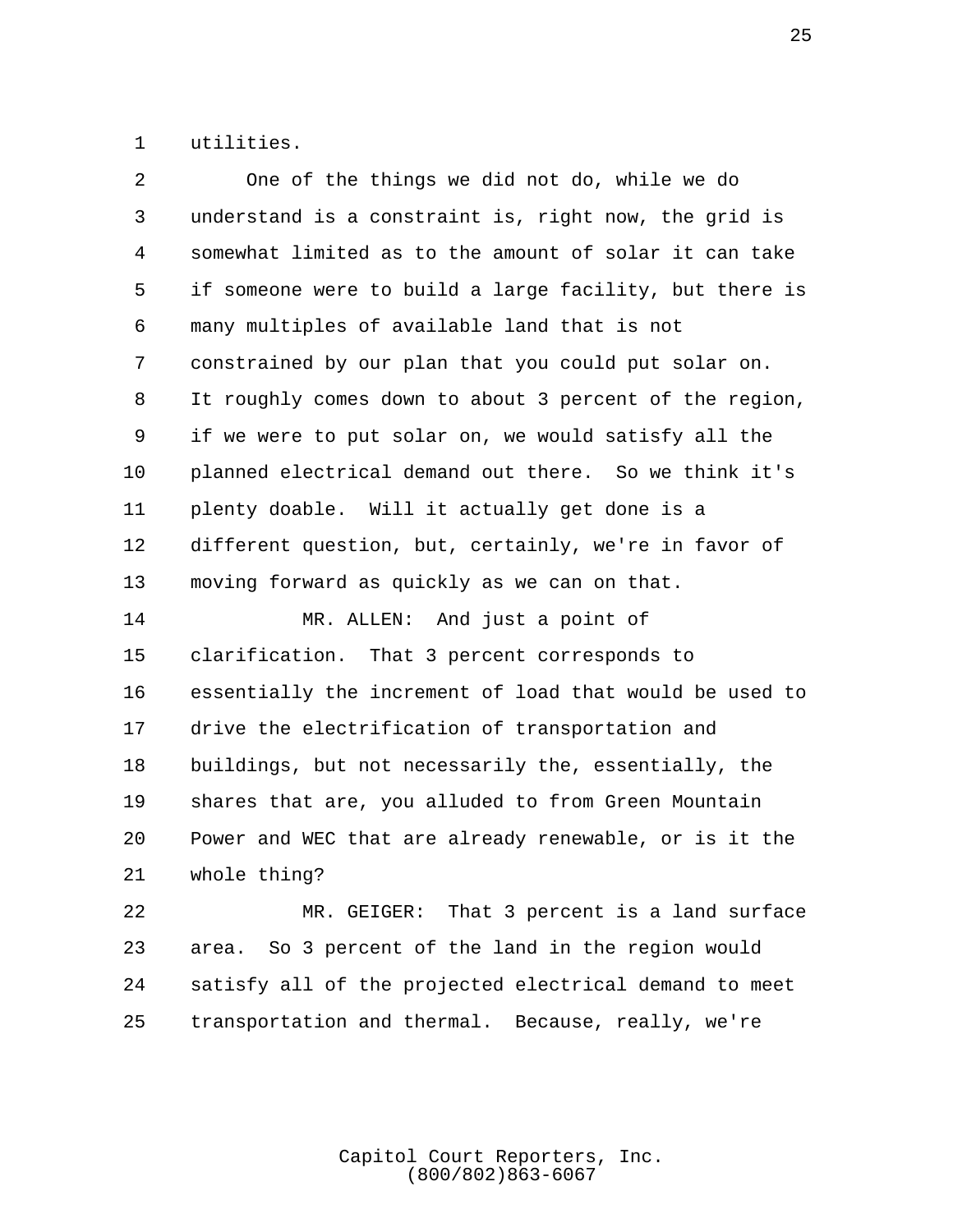1 already meeting pretty much the electrical demand.

 2 And, again, all of that stuff is driven by the models, 3 assuming the models are correct.

 4 MR. ALLEN: And, in terms of the 5 electrification, this, I just, I wanted to probe a 6 little bit on kind of how you how you get there. Is it 7 -- I mean, it sounds like education and relatively soft 8 avenues, probably leveraging state initiatives, state 9 and federal initiatives on those two fronts. Do I have 10 that right, or is there something else in the plan?

11 MR. GEIGER: Well, one of the things that's 12 actually taking place right now, the regional plan did 13 put in a recommendation that we work to get a regional 14 energy coordinator in place, and so we do have such a 15 person now, Geoff, who may be virtually here with us. 16 He was working for the Town of Hartford, and now he is 17 working for six towns in the region. We would love to 18 continue to duplicate that, but that is literally 19 working with those towns to get them to physically do 20 stuff from their vehicle fleets to their municipal 21 buildings to their energy policy and their purchasing 22 policies and that type of stuff.

23 We work with, directly with energy committees on 24 towns and their town plans to help this along, and then 25 both in other chapters besides the energy chapter of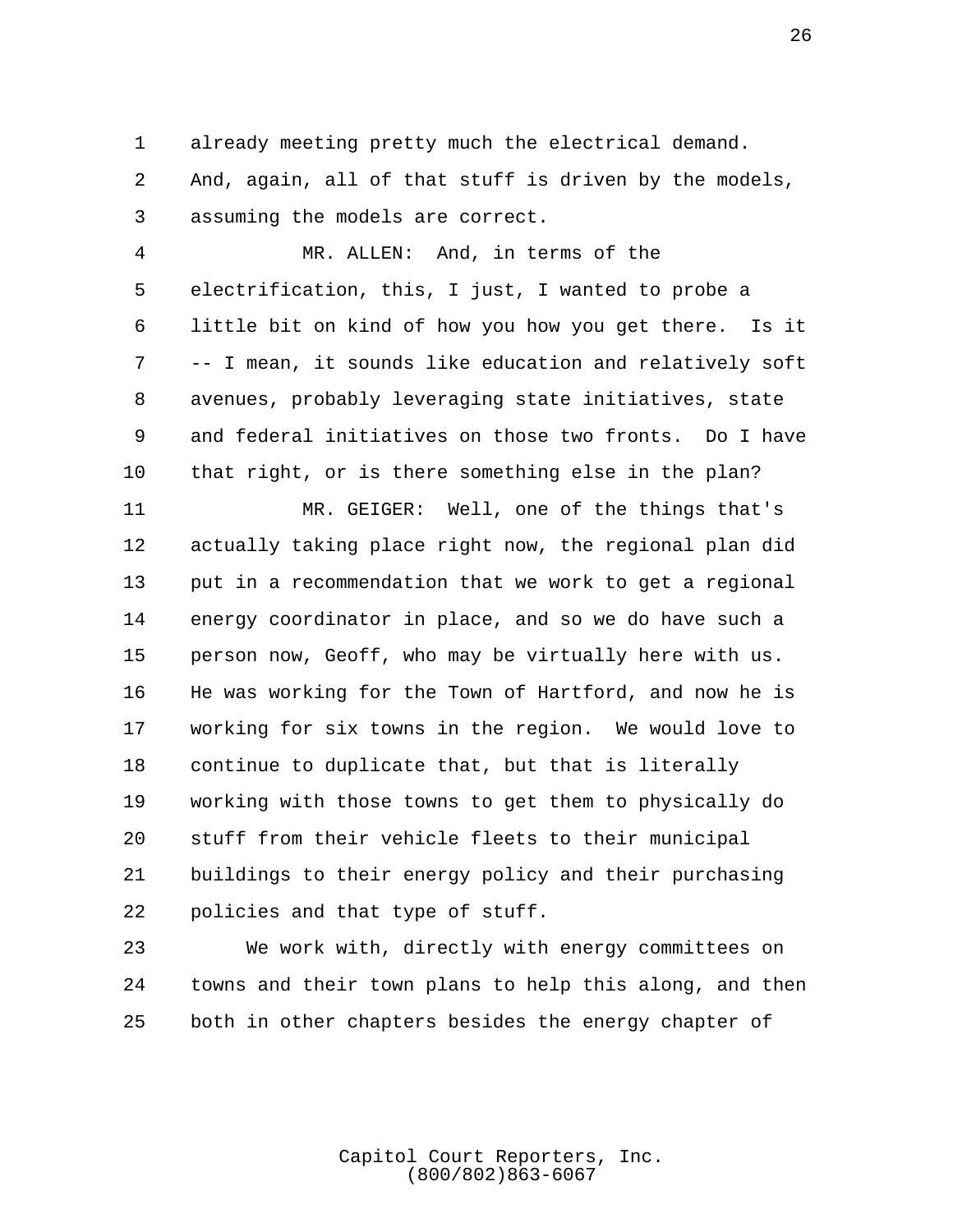1 the regional plan as well as our work on town plans and 2 zoning, there's a lot of stuff about, basically, don't 3 build way out there; build in close. Because a lot of 4 way out there right now is reflected in transportation 5 energy use, and so the more you can not drive from A to 6 B, the more you can save on total energy use.

 7 We have a pretty strong proposal on broadband as 8 well, and, as we're seeing right now, none of us had to 9 drive anywhere tonight. We're still using some energy, 10 but a lot less to get this thing done. And I would say 11 that, Tory, are there energy things? I know Geoff is 12 also working with the what we call the SEMP, which is 13 the State Energy Management -- I forget exactly what it 14 stands for, but it is a program, very good, and they 15 are, they are basically the state folks within the 16 buildings and general services that, that works with 17 the State, getting more things done, and so we will be 18 partnering with them to utilize their expertise.

19 So, if a town is going to build a new building, I 20 think Geoff is working, for example, with Woodstock on 21 their new emergency services building. So those new 22 buildings going out that are under town control will be 23 as energy efficient as they can be, hopefully going 24 towards net zero.

25 MR. ALLEN: Great. And is there -- I mean,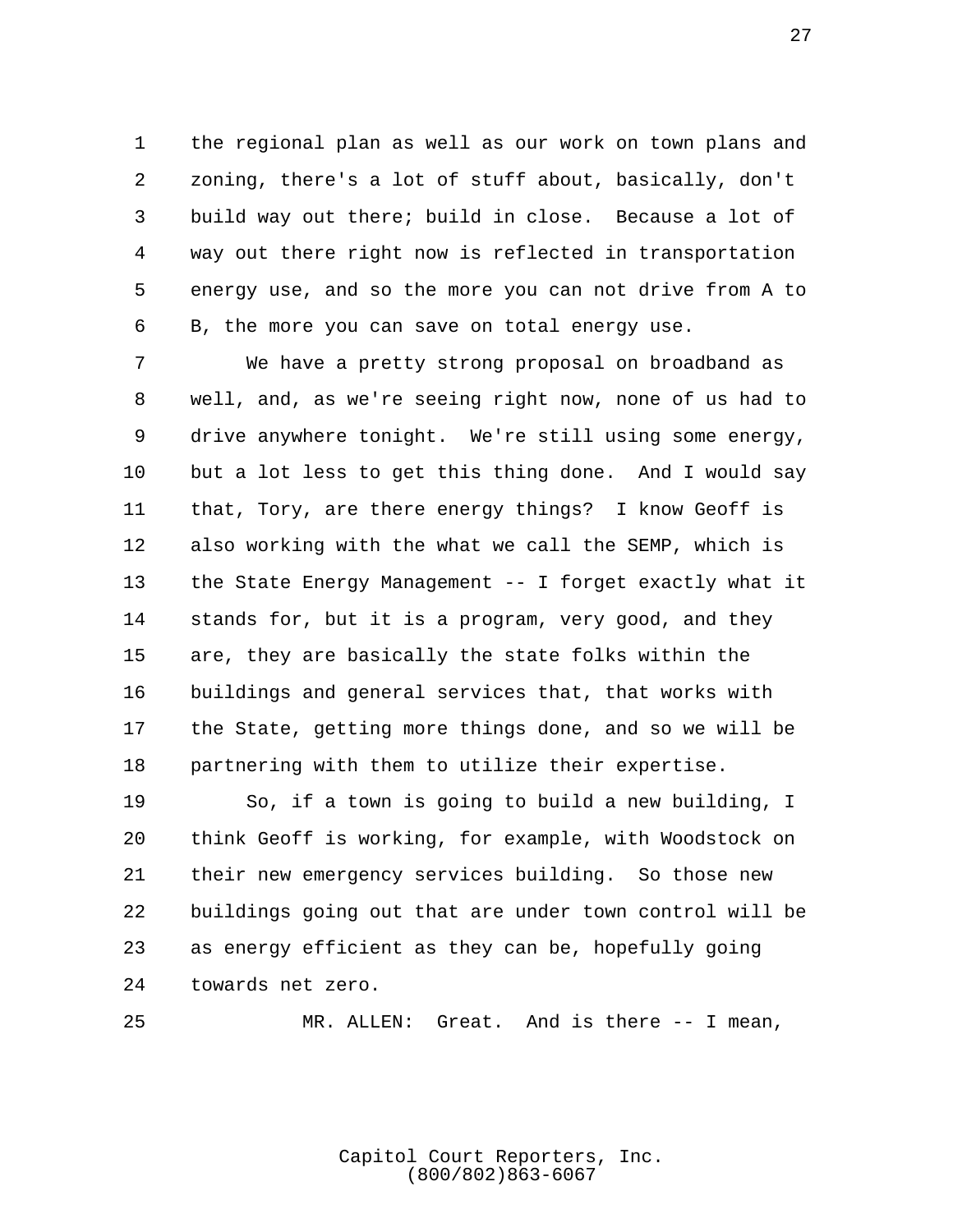1 just listening to the comments about, you know, solar 2 and whatnot, it strikes me that there is potentially 3 need for kind of improvements to the infrastructure or 4 perhaps ways to kind of leverage existing 5 infrastructure through load management and the like. 6 Is there any, any focus on either of those two topics? 7 MR. GEIGER: I don't think in the plan that 8 we have specifically talked about that. I do know in, 9 just in our general work in talking with Green Mountain

10 Power or talking with Washington Electric, we support 11 the idea of grid-level storage and microgridding and 12 their works to, like, reconnect to grids so that, you 13 know, great connectivity can move power around for a 14 variety of reasons, in outages as well as making the 15 grid more able to take load.

16 MR. ALLEN: Is there any discussion of public 17 charging stations for electric vehicles to help address 18 the range anxiety issues?

19 MR. GEIGER: Yes. I can't say exactly where 20 that is, but --

21 MR. ALLEN: That's okay. It's in there? 22 MR. GEIGER: Yes. On, on vehicles there's 23 many things on vehicles. One is we've been a strong 24 proponent and have worked a lot to build and increase 25 park-and-ride lots out there. So, even if they're gas,

> Capitol Court Reporters, Inc. (800/802)863-6067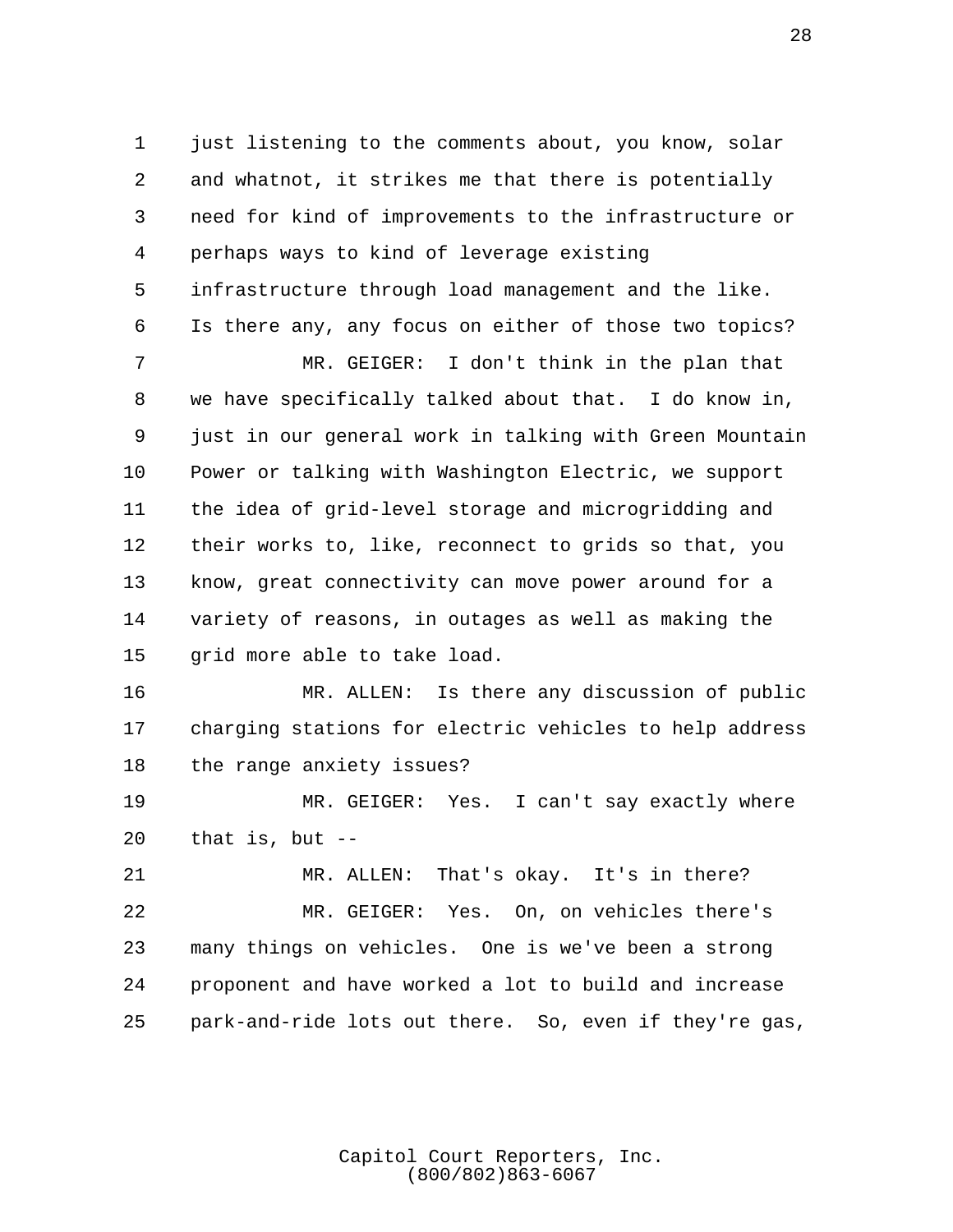1 there's less gas being used out there and about. We're 2 also working with our transit providers, and then we 3 actually do have -- oh, and I was able to find it.

 4 So now I'm on Page 233 of the regional plan, and 5 this says, this is Policy 3. No, Policy -- hang on. 6 Policy 8, and that says, "The development subject to 7 Act 250 should demonstrate that they have taken or will 8 take reasonable steps to incorporate EV charging". So 9 that's a "should"; that's not a mandatory "shall", but 10 there are steps like that in the plan, yes, and we have 11 a charging station at the office.

12 MR. ALLEN: Excellent. So is there anybody 13 else from the Department that would like to ask any 14 questions?

15 MR. GEIGER: And, Geoff, I don't know if 16 you're on, but if you had anything else to add.

17 MR. MARTIN: Sorry. I was with my 18 one-year-old, and she just -- I kind of lost the 19 conversation for a little bit. I apologize.

20 MR. GEIGER: If you had any -- I talked a 21 little bit about your work, but, if you had any more 22 instances of where we're actually moving the needle in 23 terms of shifting over to electric or, you know, 24 reducing energy use in terms of, you know, buttoning up 25 or town buildings or maybe even EV charging stuff.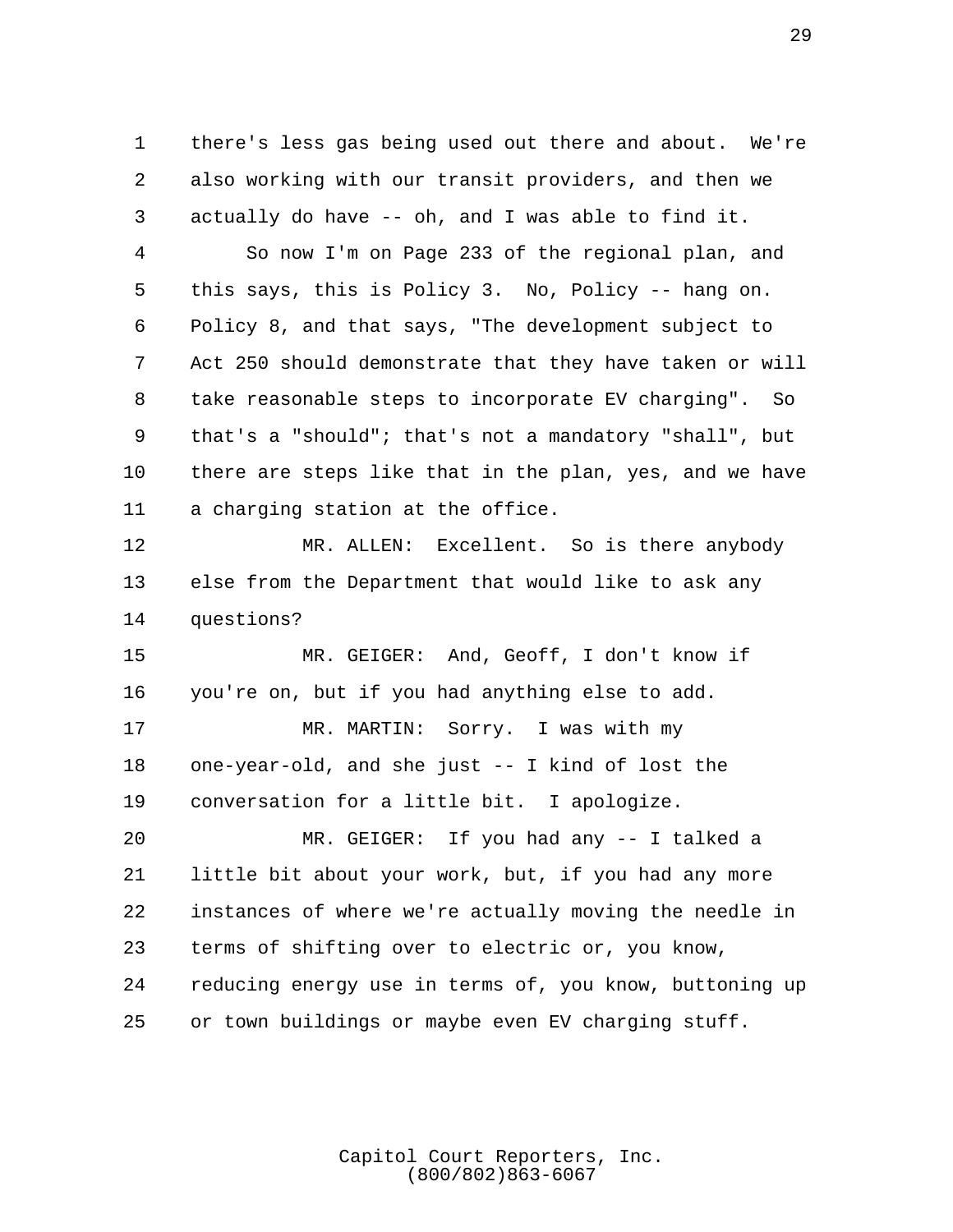1 MR. MARTIN: Yeah. No. I think, like you 2 were saying, Kevin, that, actually working with the 3 towns to, to weatherize their buildings and partnering 4 with, with organizations like Efficiency Vermont, Green 5 Mountain Power. Like, I'm working with Efficiency 6 Vermont on a regular basis to help plan out the 7 retrofits of municipal buildings and utilize funding 8 from Efficiency Vermont to help get those projects 9 done.

10 Green Mountain Power, I know that there's funding 11 coming for charging stations through Green Mountain 12 Power. So it's, it's taking advantage of those 13 opportunities. And, yes, I, I think that we're, by 14 working directly with these towns, we're going to have 15 a bigger impact on actually implementing the 16 recommendations of the bill.

17 MR. ALLEN: Okay. Thanks, Geoff. Anything 18 else you want to say, Kevin, before I turn it back to 19 Claire to put up her last slide?

20 MR. GEIGER: No, all set.

21 MR. ALLEN: Okay. So thanks to Tory and 22 Kevin and Geoff. Claire, if you can just put up that 23 last slide, because I had promised it, and it seems 24 like the right thing to do.

25 MS. McILVENNIE: Can everyone see my slide?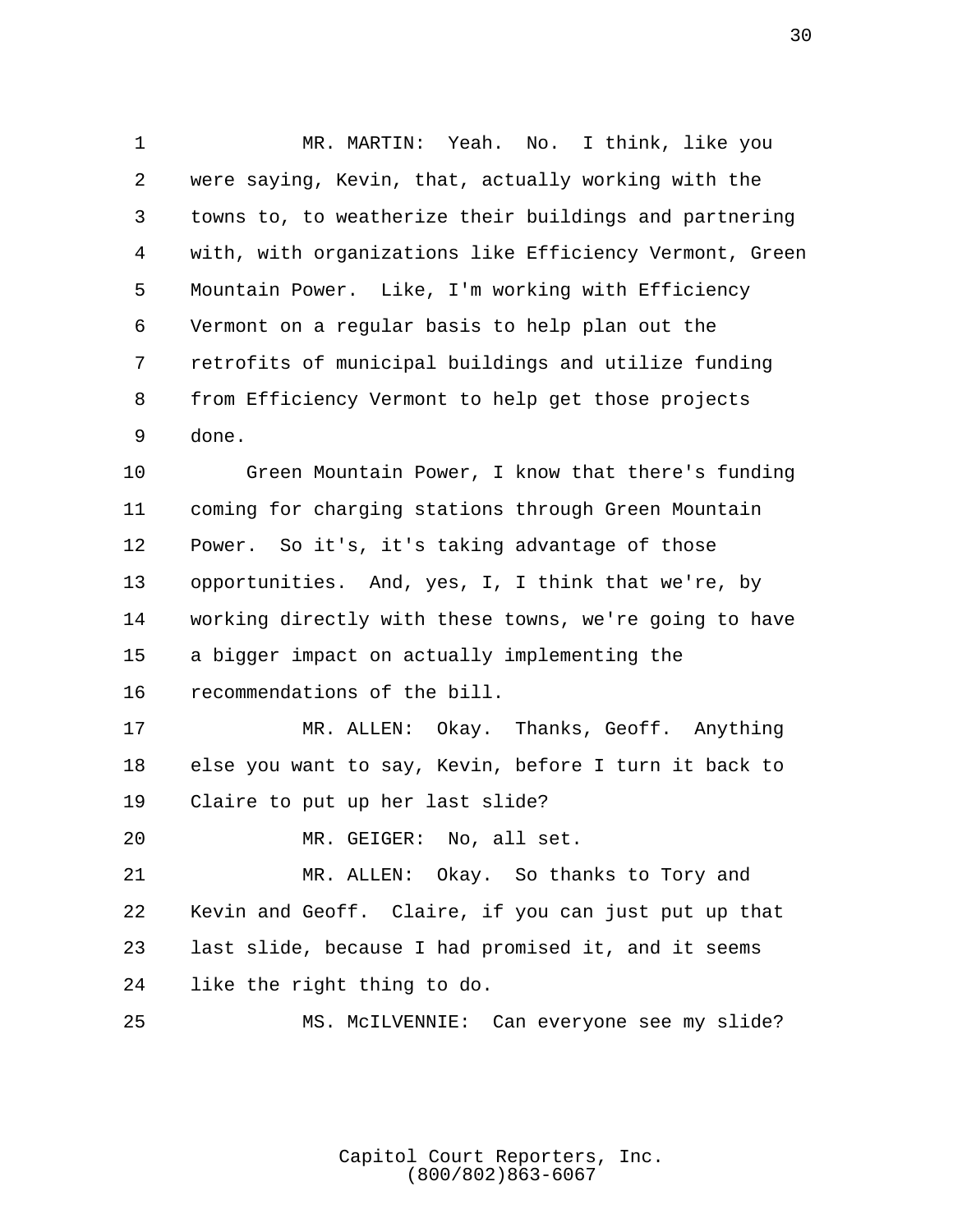1 MR. ALLEN: Okay. And, importantly, there's 2 an email address that you can send comments to. Send 3 your comments no later than Tuesday, October 13th so we 4 can proceed at an appropriate pace. And, unless there 5 are any last comments, I'll pause for a moment to see 6 if anybody else wants to jump in, and then I'm going to 7 close the meeting. 8 (Brief pause.) 9 Okay. Hearing and seeing nothing, I want to thank 10 everyone for attending and for allowing this proceeding 11 to run smoothly, and special thanks to the Two 12 Rivers-Ottauquechee Regional Planning Group in helping 13 us with both the presentation and the 14 question-and-answers. Thank you, too, Claire. 15 MS. McILVENNIE: Thanks, Riley. 16 MR. ALLEN: Okay. Bye-bye, everyone. 17 18 19 20 (Whereupon at 7:50 p.m. the hearing was adjourned.) 21 22 23 24 25